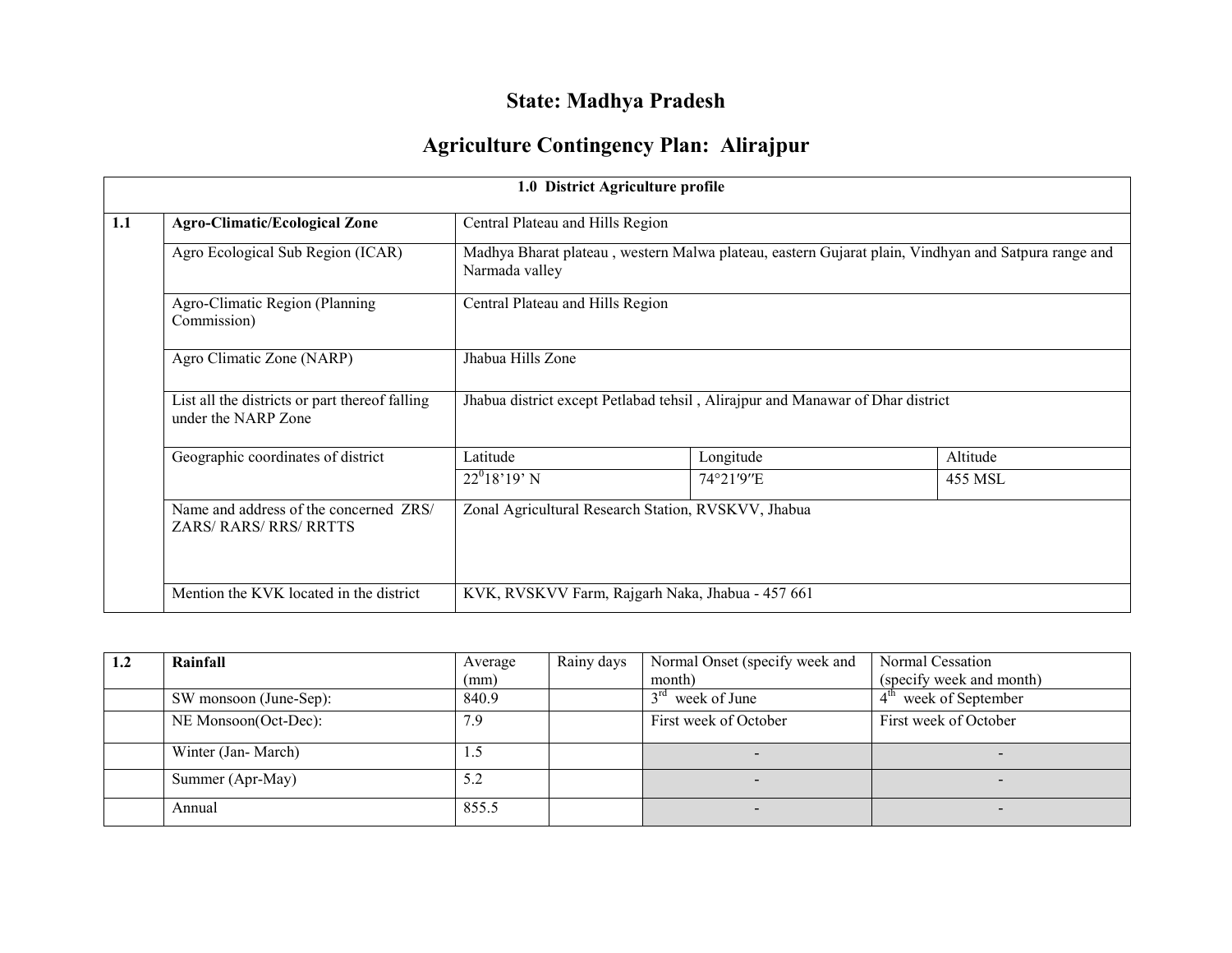| L.J | Land use     | Geographical | Cultivable | Forest | Land under   | Permanent | Cultivable | ∟and   | Barren and   | Current | Other   |
|-----|--------------|--------------|------------|--------|--------------|-----------|------------|--------|--------------|---------|---------|
|     | pattern of   | area         | area       | area   | non-         | pastures  | wasteland  | under  | uncultivable | fallows | fallows |
|     | the          |              |            |        | agricultural |           |            | Misc.  | land         |         |         |
|     | district     |              |            |        | use          |           |            | tree   |              |         |         |
|     | (latest)     |              |            |        |              |           |            | crops  |              |         |         |
|     | statistics)  |              |            |        |              |           |            | and    |              |         |         |
|     |              |              |            |        |              |           |            | groves |              |         |         |
|     | Area $(000)$ | 318.2        | 188.1      | 79.8   | 74.5         | 3.6       | 23.8       | 0.0    | 67.5         | 3.6     | 3.9     |
|     | ha)          |              |            |        |              |           |            |        |              |         |         |

Source – Directorate of Farmers welfare and Agriculture, Development of Madhya Pradesh, Bhopal, Agriculture Statistics 2009.

| <b>Major Soils</b>   | Area $('000 ha)$ | Percent $(\% )$ of total |
|----------------------|------------------|--------------------------|
| 1. Deep soils        | 49.0             | 15.4                     |
| 2. Medium deep soils | 90.0             | 28.3                     |
| 3. Shallow soils     | 179.2            | 56.3                     |

| 1.5 | <b>Agricultural land use</b> | Area $('000 ha)$ | Cropping intensity % |
|-----|------------------------------|------------------|----------------------|
|     | Net sown area                | 188.i            | .24.4                |
|     | Area sown more than once     | 45.9             |                      |
|     | Gross cropped area           | 234.0            |                      |

| 1.6 | Irrigation                   | Area ('000 ha) | Percent $(\% )$ |          |
|-----|------------------------------|----------------|-----------------|----------|
|     | Net irrigated area           | 38.7           | 20.6            |          |
|     | Gross irrigated area         | 38.9           | 16.6            |          |
|     | Rainfed area                 | 149.4          | 79.4            |          |
|     | <b>Sources of Irrigation</b> | Number         | Area ('000 ha)  | $%$ area |
|     | Canals                       | 161            | 4.5             | 1.9      |
|     | Tanks                        | 262            | 4.6             | 1.9      |
|     | Open wells                   | 7437           | 13.2            | 5.6      |
|     | Bore wells                   | 317            | 0.5             | 0.2      |
|     | Lift irrigation              |                |                 |          |
|     | Other sources                |                | 16.2            | 6.9      |
|     | Pumpsets                     | 13055          |                 |          |
|     | Micro-irrigation             |                |                 |          |
|     |                              |                |                 |          |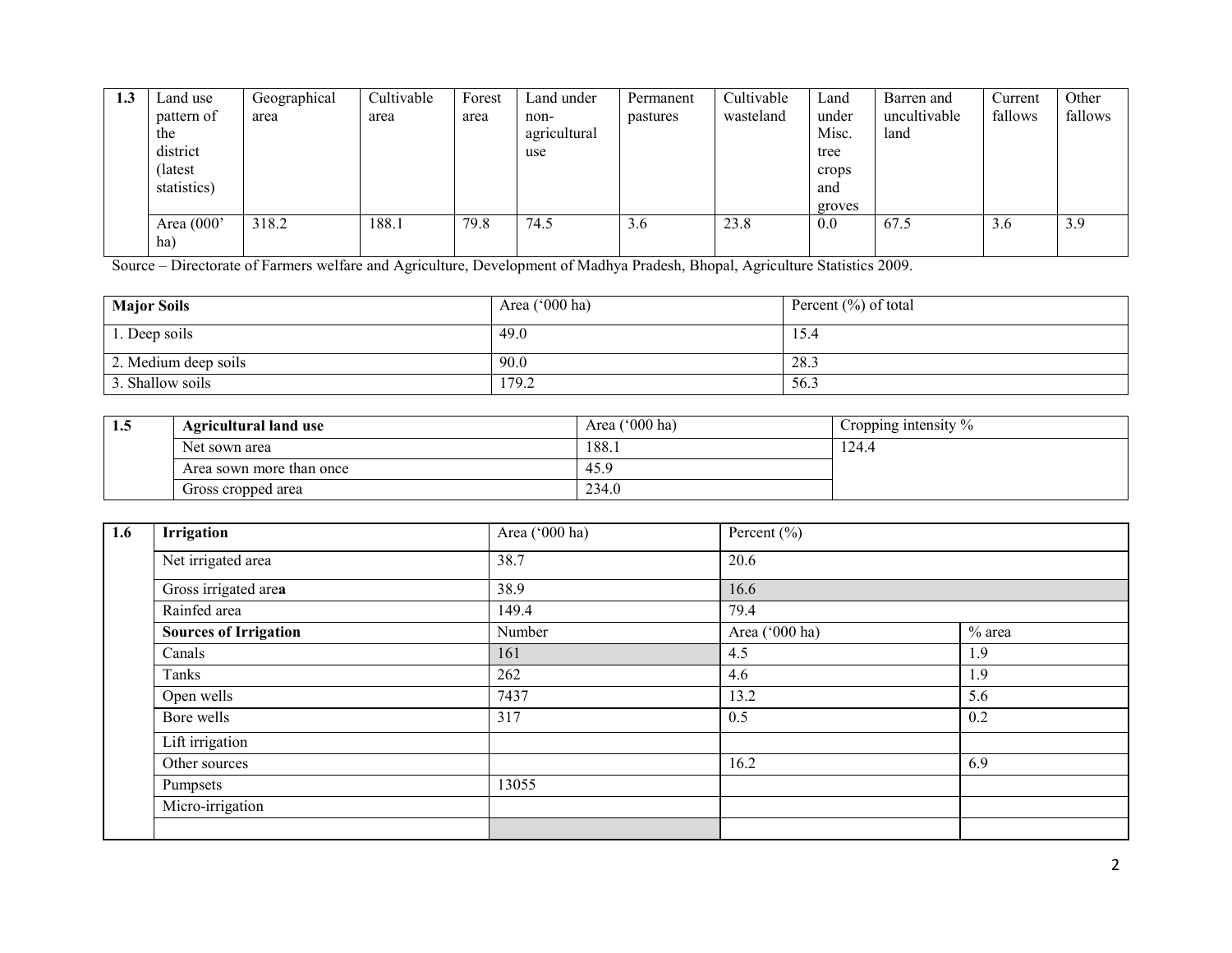| Groundwater availability and use | No. of blocks | $\%$ area | Quality of water |
|----------------------------------|---------------|-----------|------------------|
| Over exploited                   |               |           |                  |
| Critical                         |               |           |                  |
| Semi-critical                    |               |           |                  |
| Safe                             |               | 28%       |                  |
| Wastewater availability and use  |               |           |                  |

\*over-exploited: groundwater utilization > 100%; critical: 90-100%; semi-critical: 70-90%; safe: <70%

#### **Area under major field crops & horticulture etc.**

|                | <b>Major Field Crops cultivated</b>        | Area ('000 ha)*  |                   |                  |                  |               |                   |
|----------------|--------------------------------------------|------------------|-------------------|------------------|------------------|---------------|-------------------|
|                |                                            | <b>Kharif</b>    |                   |                  | Rabi             | <b>Summer</b> | <b>Total</b>      |
|                |                                            | <b>Irrigated</b> | <b>Rainfed</b>    | <b>Irrigated</b> | Rainfed          |               |                   |
|                | Maize                                      | 3.9              | 37.4              |                  |                  | $\sim$        | 41.3              |
| $\overline{2}$ | Urd                                        |                  | $\overline{55.9}$ |                  |                  |               | $\overline{55.9}$ |
| 3              | Cotton                                     | 11.3             | 23.6              |                  |                  |               | 34.9              |
| 4              | Soybean                                    | 9.8              | 27.1              |                  |                  |               | 36.9              |
| 5              | Wheat                                      |                  |                   | 25.2             |                  |               | 25.2              |
| 6              | Gram                                       |                  |                   | 4.9              | 8.5              |               | 13.4              |
| 7              | Paddy                                      | 2.9              | 5.7               |                  |                  |               | 8.6               |
|                | Horticulture crops - Fruits                |                  | <b>Total area</b> |                  | <b>Irrigated</b> | Rainfed       |                   |
|                | Orange / Sweet Lime                        |                  | 0.048             |                  |                  |               |                   |
| $\overline{2}$ | Lemon                                      |                  | 0.195             |                  |                  |               |                   |
| 3              | Mango                                      | 0.454            |                   |                  |                  |               |                   |
| 4              | Guava                                      |                  | 0.535             |                  |                  |               |                   |
| 5              | Papaya                                     |                  | 0.206             |                  |                  |               |                   |
| 6              | Ber                                        |                  | 0.314             |                  |                  |               |                   |
| 7              | Pomegranate                                |                  | 0.199             |                  |                  |               |                   |
| 8              | Anola                                      | 1.419            |                   |                  |                  |               |                   |
| 9              | Custard Apple                              | 0.266            |                   |                  |                  |               |                   |
| 10             | Others                                     |                  | 0.258             |                  |                  |               |                   |
|                | Horticultural crops -<br><b>Vegetables</b> | Total area, ha   |                   |                  | <b>Irrigated</b> | Rainfed       |                   |
|                | Potato                                     | 0.075            |                   |                  |                  |               |                   |
|                | Tomato                                     | 2.449            |                   |                  |                  |               |                   |
|                | Lady's Finger                              | 0.230            |                   |                  |                  |               |                   |
|                | <b>Brinjal</b>                             |                  | 0.176             |                  |                  |               |                   |
|                | Caulifloer                                 |                  | 0.086             |                  |                  |               |                   |
|                | Cabbage                                    |                  | 0.065             |                  |                  |               |                   |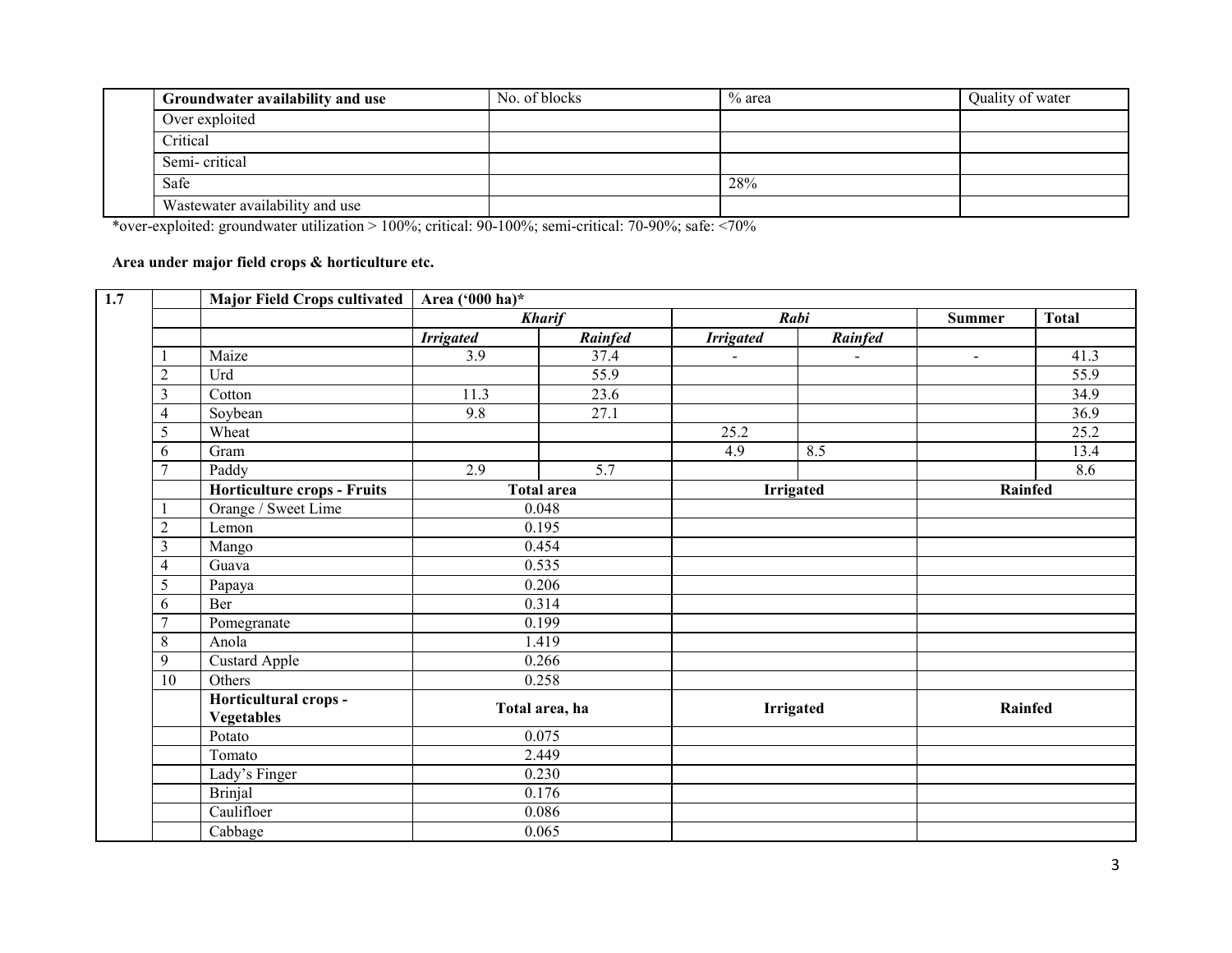|                | Green Peas                                                        | 0.060             |                  |         |
|----------------|-------------------------------------------------------------------|-------------------|------------------|---------|
|                | Spinach                                                           | 0.021             |                  |         |
|                | <b>Bottle Guard</b>                                               | 0.037             |                  |         |
|                | Onion                                                             | 0.285             |                  |         |
|                | Others                                                            | 0.198             |                  |         |
|                | <b>Horticultural crops - Spices</b>                               | Total area, ha    |                  |         |
|                | Chilly                                                            | 1.211             |                  |         |
|                | Ginger                                                            | 0.097             |                  |         |
|                | Turmeric                                                          | 0.056             |                  |         |
|                | Garlic                                                            | 0.247             |                  |         |
|                | Coriander                                                         | 0.079             |                  |         |
|                | Fenugreek                                                         | 0.109             |                  |         |
|                | Sauf                                                              | 0.003             |                  |         |
|                | Others                                                            | 0.001             |                  |         |
|                | <b>Flower Crops</b>                                               | Total area, ha    |                  |         |
|                | Mari Gold, Rose and others                                        | 0.090             |                  |         |
|                | <b>Medicinal and Aromatic</b><br>crops                            | Total area, ha    | <b>Irrigated</b> | Rainfed |
|                | Safid Musli, AshwaGandha,<br>SarpGandha, Ratan Jyot and<br>others | 0.207             |                  |         |
|                | <b>Plantation crops</b>                                           | <b>Total area</b> | <b>Irrigated</b> | Rainfed |
|                | Jatropha                                                          | 2.513             |                  | 2.513   |
| $\overline{2}$ |                                                                   |                   |                  |         |
| 3              |                                                                   |                   |                  |         |
|                | <b>Fodder crops</b>                                               | <b>Total area</b> | <b>Irrigated</b> | Rainfed |
|                | Lusern, Sorghum chari, Bajra<br>chari, Barseem etc.               | 12.503            | 12.503           |         |
| $\mathbf{2}$   |                                                                   |                   |                  |         |
| $\overline{3}$ |                                                                   |                   |                  |         |
|                | Total fodder crop area                                            | 12.503            |                  |         |
|                | <b>Grazing land</b>                                               | 8.659             |                  |         |
|                |                                                                   |                   |                  |         |
|                | Sericulture etc                                                   | $\sim$            |                  |         |

\*If break-up data (irrigated, rainfed) is not available, give total area

| - 41<br>1.0 | uvestock.                      | '000<br>$\blacksquare$<br>sumber<br>$\sim$ $\sim$ |
|-------------|--------------------------------|---------------------------------------------------|
|             | Cattle                         | $\sim$<br>ن. كەن ك                                |
|             | $\alpha$<br>Buttaloes<br>total | $\overline{A}$<br>41<br>$\cdots$                  |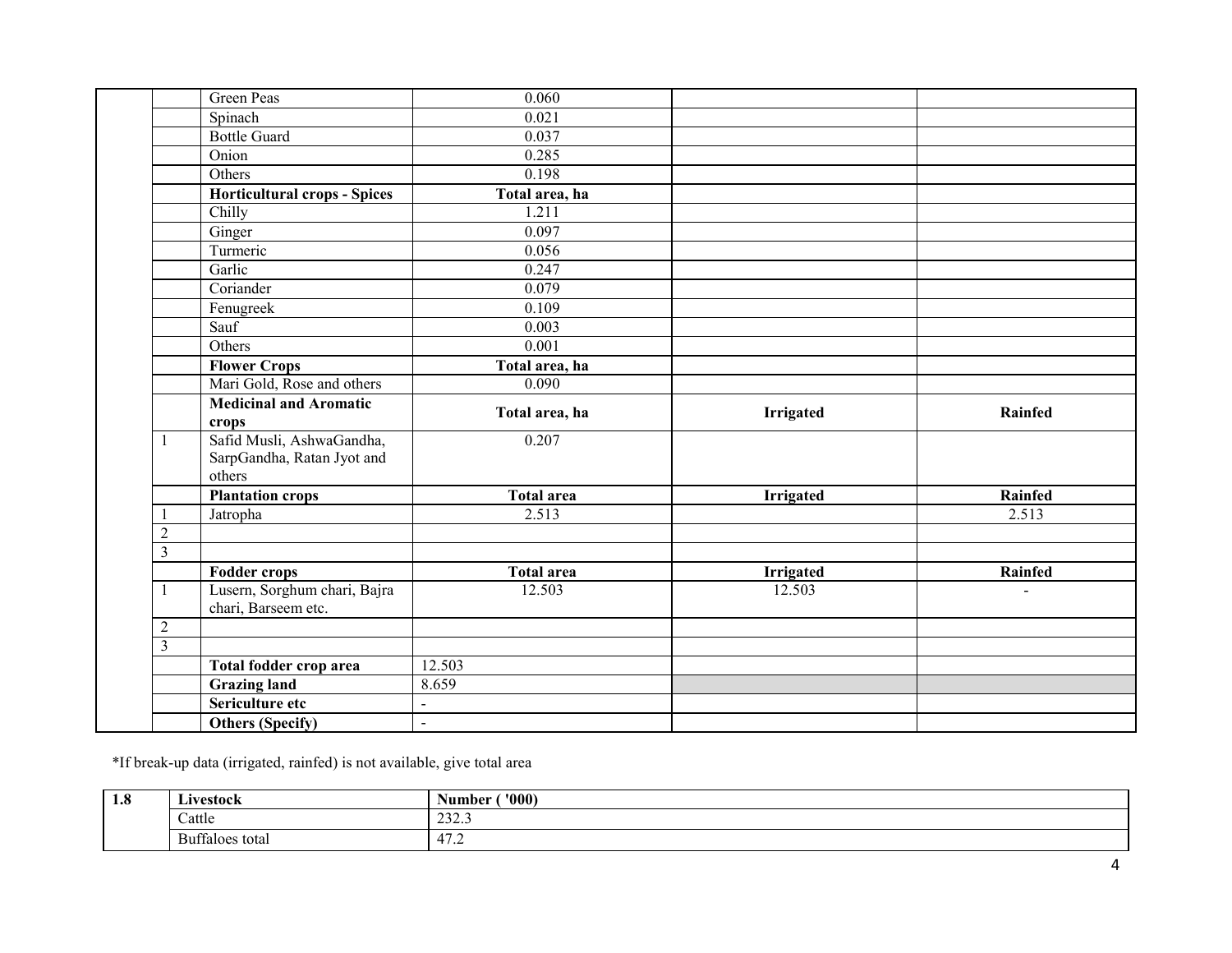| Commercial dairy farms        |       |
|-------------------------------|-------|
| Goat                          | 276.2 |
| Sheep                         | 3.5   |
| Others (Camel, Pig, Yak etc.) | .     |

| 1.9 | Poultry                              |          |
|-----|--------------------------------------|----------|
|     | Commercial                           | 0.010    |
|     | $\overline{\phantom{a}}$<br>Backvard | 4622.052 |

| 1.10 | <b>Fisheries</b> | Area (ha) | Yield (t/ha) | Production (tones) |
|------|------------------|-----------|--------------|--------------------|
|      | Brackish water   |           |              |                    |
|      | Fresh water      | 3910      | .00.         | 3910               |
|      | Others           |           |              |                    |
|      |                  |           |              |                    |

| 1.11   | <b>Production and</b>                                                                  | Kharif                |                         |                       | Rabi                    |                       | <b>Summer</b>           |                       | <b>Total</b>            |
|--------|----------------------------------------------------------------------------------------|-----------------------|-------------------------|-----------------------|-------------------------|-----------------------|-------------------------|-----------------------|-------------------------|
|        | <b>Productivity of</b><br>major crops<br>(Average of last 3<br>years: 2006, 07,<br>08) | Production<br>(000 t) | Productivity<br>(kg/ha) | Production<br>(000 t) | Productivity<br>(kg/ha) | Production<br>(000 t) | Productivity<br>(kg/ha) | Production<br>(000 t) | Productivity<br>(kg/ha) |
| Crop 1 | Maize                                                                                  | 161.644               | 1423                    |                       |                         |                       |                         | 161.644               | 1423.4                  |
| Crop 2 | Urd                                                                                    | 39.77                 | 609                     |                       |                         |                       |                         | 39.77                 | 608.5                   |
| Crop 3 | Cotton                                                                                 | 19.248                | 552                     |                       |                         |                       |                         | 19.248                | 552                     |
| Crop 4 | Soybean                                                                                | 42.877                | 1261                    |                       |                         |                       |                         | 42.877                | 1261                    |
| Crop 5 | Wheat                                                                                  |                       |                         | 82.116                | 2126                    |                       |                         | 82.116                | 2126                    |
| Others | Paddy                                                                                  | 16.117                | 704                     |                       |                         |                       |                         | 16.117                | 704                     |
|        | Gram                                                                                   |                       |                         | 7.082                 | 669.6                   |                       |                         | 7.082                 | 669.6                   |
| Crop 1 | Horticulture<br>crops - Fruits                                                         |                       |                         |                       |                         |                       |                         |                       |                         |
| Crop 2 | Orange / Sweet<br>Lime                                                                 | 14.40                 |                         |                       |                         |                       |                         |                       |                         |
| Crop 3 | Lemon                                                                                  | 52.65                 |                         |                       |                         |                       |                         |                       |                         |
| Crop 4 | Mango                                                                                  | 90.80                 |                         |                       |                         |                       |                         |                       |                         |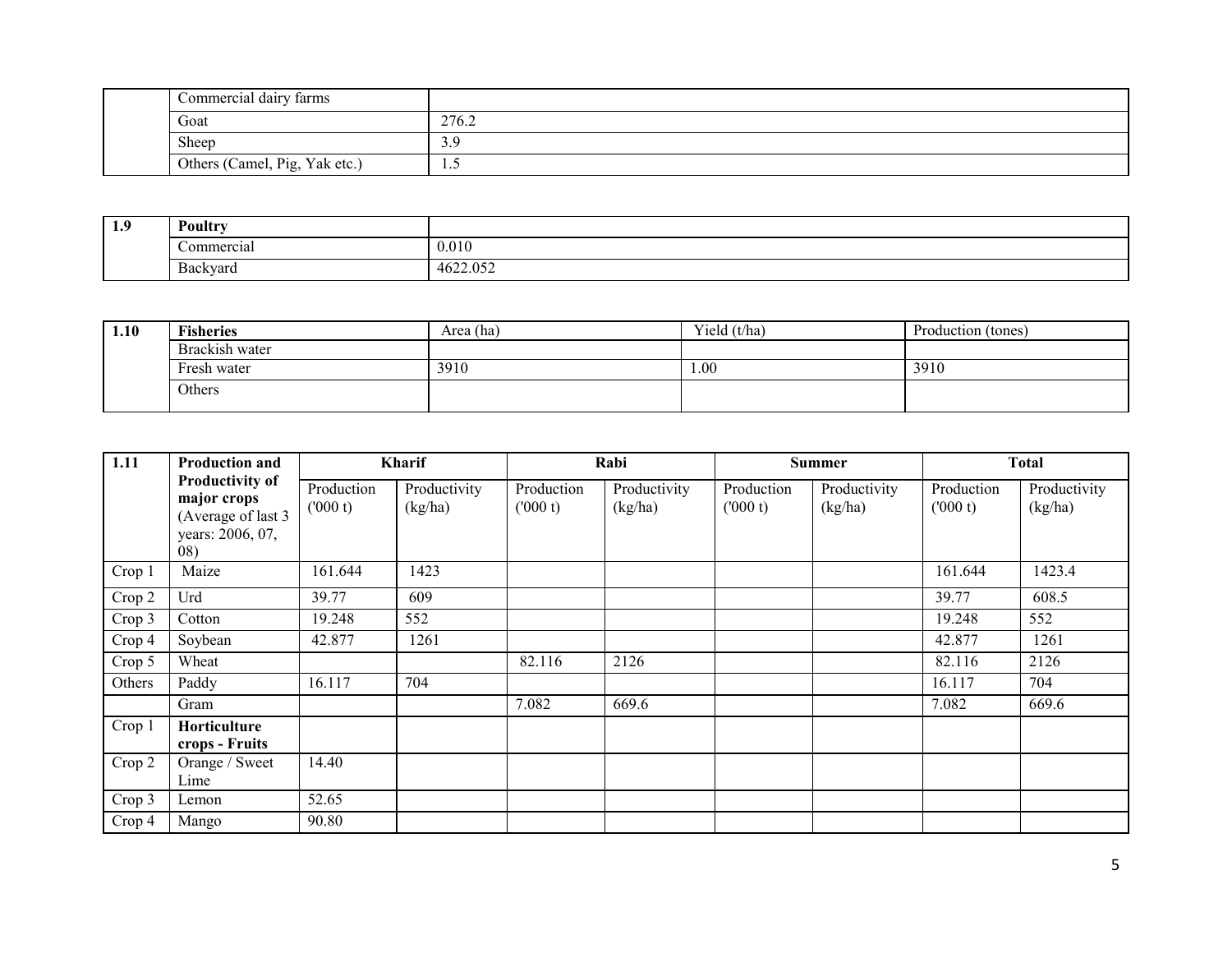| Crop 5 | Guava                    | 240.75 |  |  |  |  |
|--------|--------------------------|--------|--|--|--|--|
| Crop 6 | Papaya                   | 76.22  |  |  |  |  |
| Others | Ber                      | 62.80  |  |  |  |  |
|        | Pomegranate              | 35.82  |  |  |  |  |
|        | Aamla                    | 255.42 |  |  |  |  |
|        | <b>Custard Apple</b>     | 37.24  |  |  |  |  |
|        | Others                   | 43.86  |  |  |  |  |
|        | Horticultural            |        |  |  |  |  |
|        | crops-                   |        |  |  |  |  |
|        | Vegetables<br>Potato     | 15.00  |  |  |  |  |
|        | Tomato                   | 440.82 |  |  |  |  |
|        | Lady's Finger            | 32.20  |  |  |  |  |
|        | <b>Brinjal</b>           | 31.68  |  |  |  |  |
|        | Caulifloer               | 18.06  |  |  |  |  |
|        | Cabbage                  | 13.65  |  |  |  |  |
|        | Green Peas               | 4.80   |  |  |  |  |
|        |                          | 2.73   |  |  |  |  |
|        | Spinach                  |        |  |  |  |  |
|        | <b>Bottle Guard</b>      | 12.95  |  |  |  |  |
|        | Onion                    | 94.05  |  |  |  |  |
|        | Others                   | 33.66  |  |  |  |  |
|        | Horticultural            |        |  |  |  |  |
|        | crops - Spices<br>Chilly | 96.88  |  |  |  |  |
|        | Ginger                   | 11.64  |  |  |  |  |
|        | Turmeric                 | 2.80   |  |  |  |  |
|        | Garlic                   | 24.70  |  |  |  |  |
|        | Coriander                | 1.58   |  |  |  |  |
|        | Fenugreek                | 6.54   |  |  |  |  |
|        | Sauf                     | 0.12   |  |  |  |  |
|        | Others                   | 0.17   |  |  |  |  |
|        | <b>Flower Crops</b>      |        |  |  |  |  |
|        | Mari Gold, Rose          | 6.74   |  |  |  |  |
|        | and others               |        |  |  |  |  |
|        | <b>Medicinal and</b>     |        |  |  |  |  |
|        | Aromatic crops           |        |  |  |  |  |
|        | Safid Musli,             | 54.16  |  |  |  |  |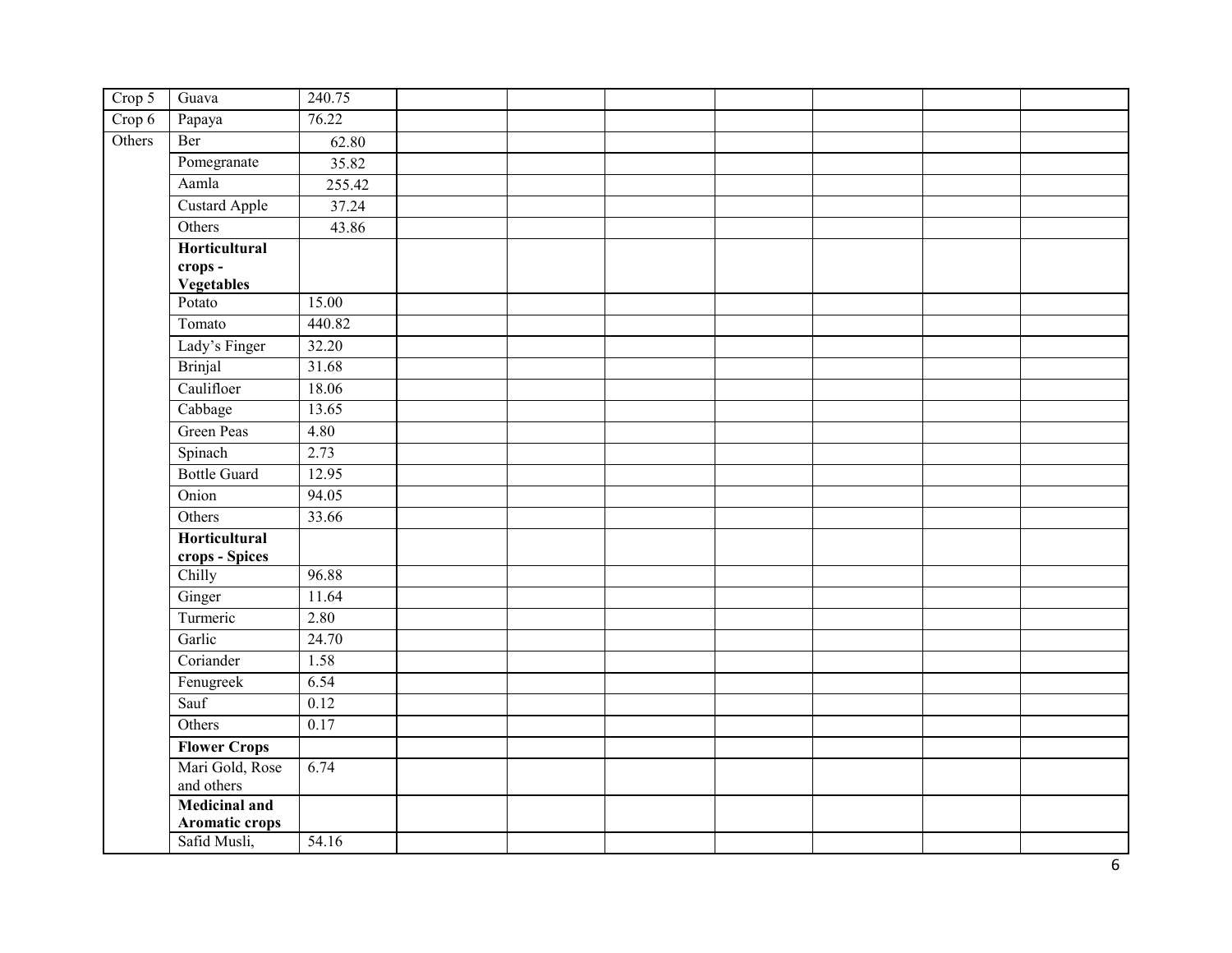| AshwaGandha,   |  |  |  |  |
|----------------|--|--|--|--|
| SarpGandha,    |  |  |  |  |
| Ratan Jyot and |  |  |  |  |
| others         |  |  |  |  |

| 1.12 | Sowing window for 5<br>major crops (start and end<br>of sowing period) | Crop 1: Maize                    | 2: black gram                                 | 3: Cotton                                  | 4: Soybean                                    | $5:$ Paddy                       |
|------|------------------------------------------------------------------------|----------------------------------|-----------------------------------------------|--------------------------------------------|-----------------------------------------------|----------------------------------|
|      | Kharif-Rainfed                                                         | Last week of June<br>to Mid July | Last week of June to<br>Last week of July     | Last week of June to<br>first week of July | Last week of<br>June to First week<br>of July | Last week of<br>June to Mid July |
|      | Kharif-Irrigated                                                       |                                  |                                               | Last week of June to<br>first week of July | $\overline{\phantom{a}}$                      |                                  |
|      |                                                                        | Wheat                            | Gram                                          | Maize                                      |                                               |                                  |
|      | Rabi-Rainfed                                                           |                                  | First week of<br>October to first<br>November | $\overline{\phantom{a}}$                   | $\overline{\phantom{0}}$                      | $\overline{\phantom{0}}$         |
|      | Rabi-Irrigated                                                         | Mid October to Mid<br>December   | First week of<br>October to Mid<br>November   | Mid October to last<br>week of November    | $\overline{\phantom{a}}$                      | $\overline{\phantom{0}}$         |

| 1.13 | What is the major contingency the district is prone to? (Tick mark) |                                                                                                           |               | Regular       | Occasional | <b>None</b> |
|------|---------------------------------------------------------------------|-----------------------------------------------------------------------------------------------------------|---------------|---------------|------------|-------------|
|      | Drought                                                             |                                                                                                           |               |               |            |             |
|      | Flood                                                               |                                                                                                           |               |               |            |             |
|      | Cyclone                                                             |                                                                                                           |               |               |            |             |
|      | Hail storm                                                          |                                                                                                           |               |               |            |             |
|      | Heat wave                                                           |                                                                                                           |               |               |            |             |
|      | Cold wave                                                           |                                                                                                           |               |               |            |             |
|      | Frost                                                               |                                                                                                           |               |               |            |             |
|      | Sea water intrusion                                                 |                                                                                                           |               |               |            |             |
|      |                                                                     | Pests and disease outbreak (specify) Girdle beetel ,semilooper in soybean and gram pod borer in chick pea |               |               |            |             |
| 1.14 | Include Digital maps of the district for                            | Location map of district with in State as Annexure I                                                      | Enclosed: Yes |               |            |             |
|      |                                                                     | Mean annual rainfall as Annexure 2<br>Enclosed: Yes                                                       |               |               |            |             |
|      |                                                                     | Soil map as Annexure 3                                                                                    |               | Enclosed: Yes |            |             |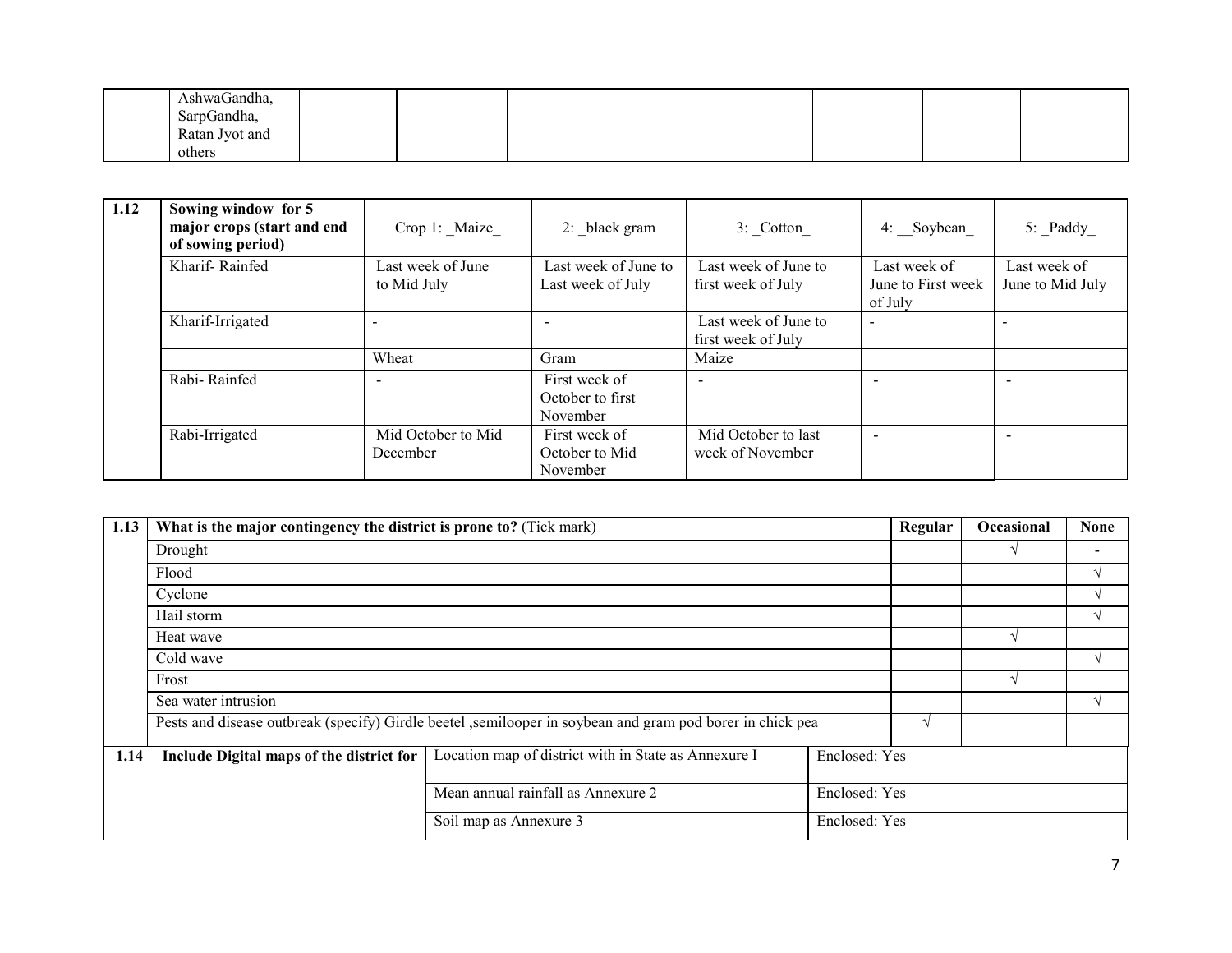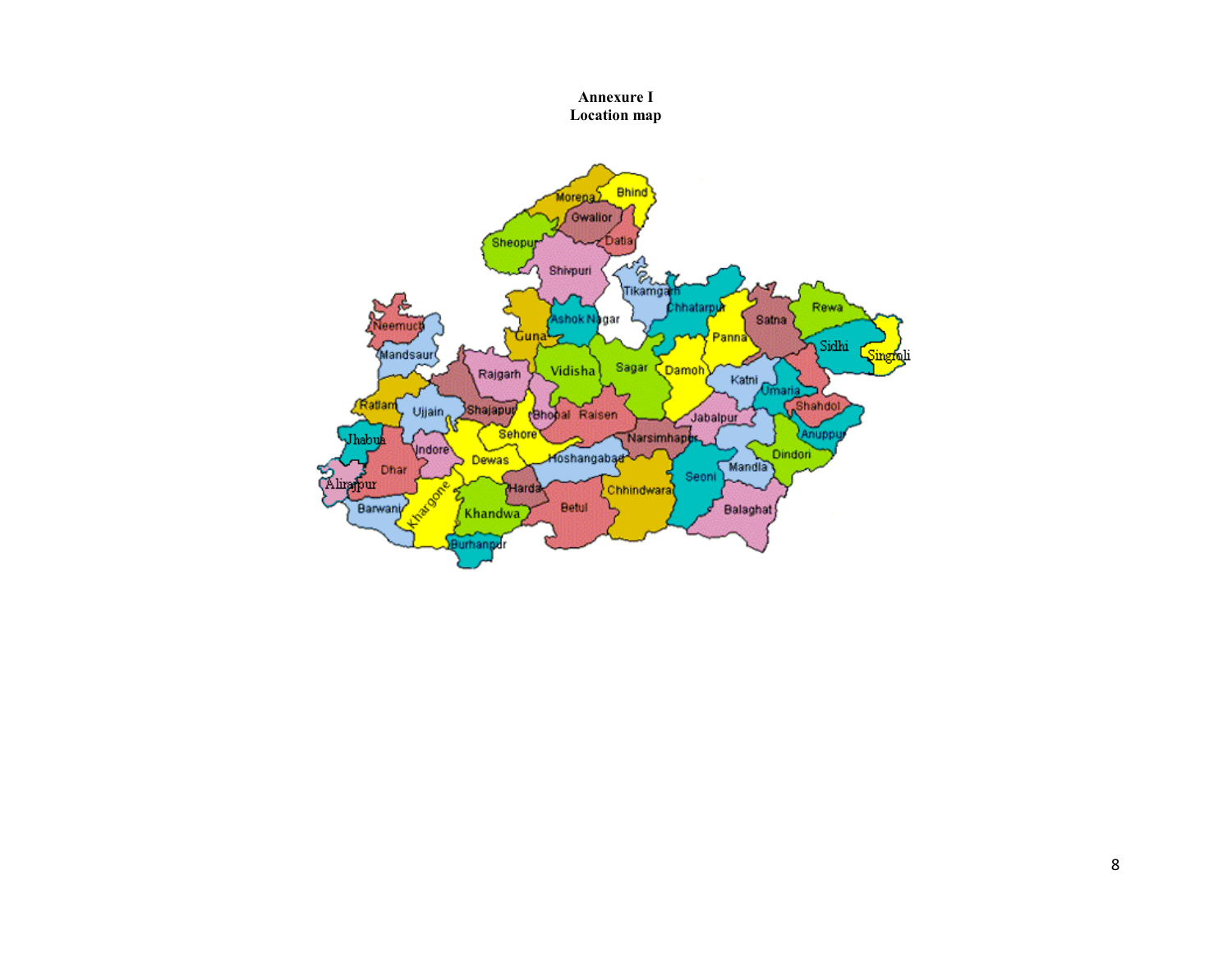

**Annexure II Mean Monthly rainfall for Alirajpur**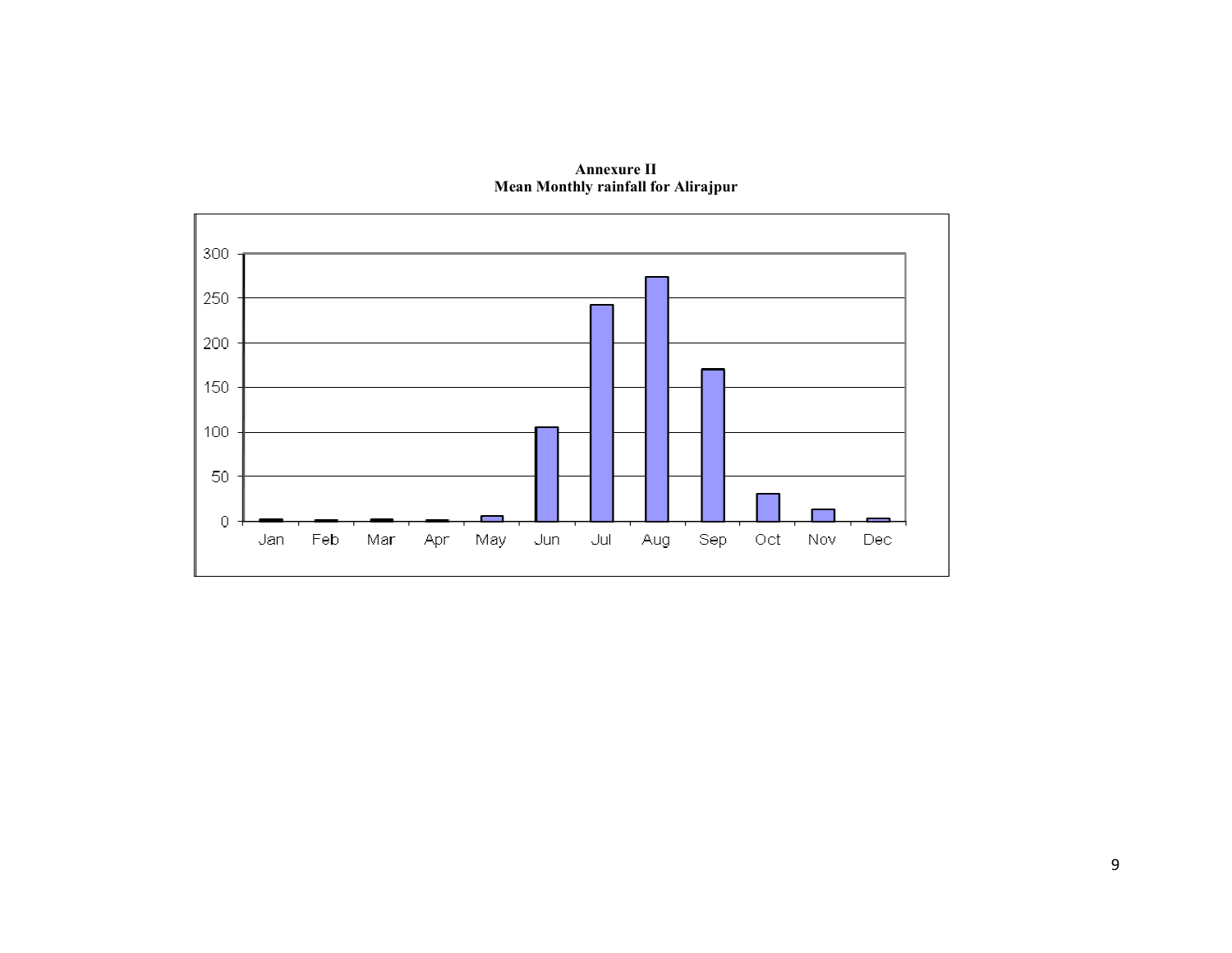

(Source: NBSS&LUP, Amravati Road, Nagpur)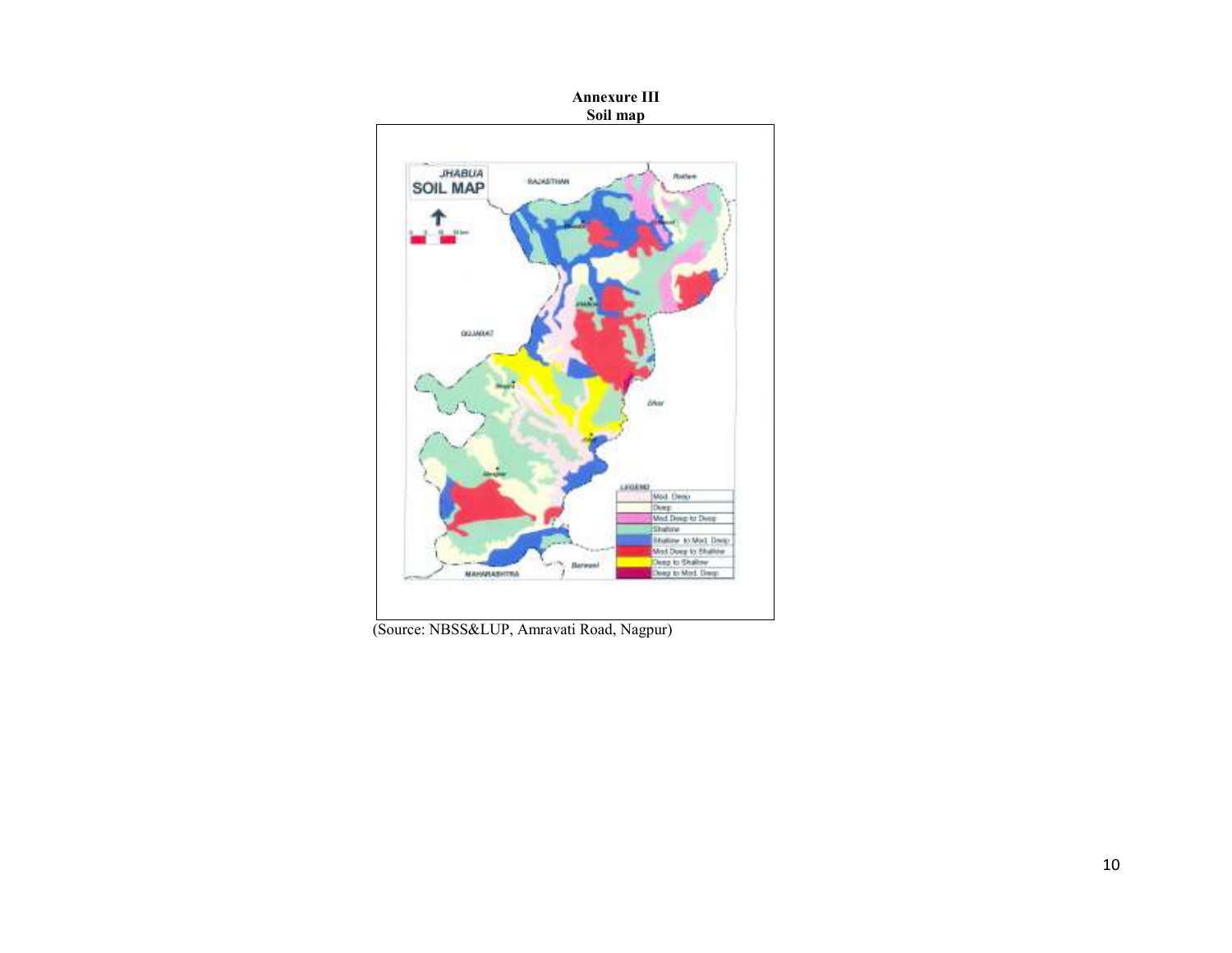#### **2.0 Strategies for weather related contingencies**

**2.1 Drought** 

**2.1.1 Rainfed situation**

| <b>Condition</b>                                  |                                                |                                      | <b>Suggested Contingency measures</b>       |                                 |                                                  |  |  |  |
|---------------------------------------------------|------------------------------------------------|--------------------------------------|---------------------------------------------|---------------------------------|--------------------------------------------------|--|--|--|
| <b>Early season</b><br>drought (delayed<br>onset) | <b>Major Farming</b><br>situation <sup>a</sup> | Crop/cropping<br>system <sup>b</sup> | Change in crop/cropping system <sup>c</sup> | Agronomic measures <sup>d</sup> | <b>Remarks</b> on<br>Implementation <sup>e</sup> |  |  |  |
|                                                   |                                                |                                      |                                             |                                 |                                                  |  |  |  |
|                                                   | <b>Shallow Soils</b>                           | Maize                                | No change (JVM 421, JM 12)                  | Ridge and furrow sowing         | Linkage with NSC,                                |  |  |  |
| Delay by 2 weeks                                  |                                                | Black gram                           | No change $(T 9, JU 86)$                    |                                 | MPSC, RVSKVV,                                    |  |  |  |
| 1 <sup>st</sup> week of July                      |                                                | Soybean                              | No change<br>$(JS - 9560 & JS 9305)$        | Ridge and furrow sowing         | farmers' societies, state<br>seed firms/Agril.   |  |  |  |
|                                                   | Moderate deep soil                             | Maize                                | JVM 421, JM 12                              | Ridge and furrow sowing         | University and seed                              |  |  |  |
|                                                   |                                                | Cotton                               | No change                                   |                                 | corporations for supply of                       |  |  |  |
|                                                   |                                                | Soybean                              | No change<br>(JS -9560 & JS 9305)           | Ridge and furrow sowing         | seed and with RKVY for<br>seed drills            |  |  |  |

| Condition                                           |                                                |                                      |                                                                                                   | <b>Suggested Contingency measures</b>                                                                                            |                                                                                                                                        |  |
|-----------------------------------------------------|------------------------------------------------|--------------------------------------|---------------------------------------------------------------------------------------------------|----------------------------------------------------------------------------------------------------------------------------------|----------------------------------------------------------------------------------------------------------------------------------------|--|
| <b>Early season</b><br>drought (delayed<br>onset)   | <b>Major Farming</b><br>situation <sup>a</sup> | Crop/cropping<br>system <sup>b</sup> | Change in crop/<br>cropping system <sup>c</sup>                                                   | Agronomic measures <sup>d</sup>                                                                                                  | <b>Remarks</b> on<br>Implementation <sup>e</sup>                                                                                       |  |
|                                                     |                                                |                                      | $\overline{4}$                                                                                    |                                                                                                                                  |                                                                                                                                        |  |
| Delay by 4 weeks<br>3 <sup>rd</sup><br>week of July | <b>Shallow Soils</b>                           | Maize<br>Black gram<br>Soybean       | No change (JVM 421, JM<br>12)<br>No change $(T 9, JU 86)$<br>No change<br>$(JS - 9560 & JS 9305)$ | Ridge and furrow sowing<br>Intercultural operation (Daura)<br>Intercultural operation (Daura)<br>Intercultural operation (Daura) | Linkage with NSC,<br>MPSC, RVSKVV,<br>farmers' societies, state<br>seed firms/Agril.<br>University and seed<br>corporations for supply |  |
|                                                     | Moderate deep soil                             | Maize<br>Cotton                      | JVM 421, JM 12<br>Black gram-T 9, JU 86                                                           | Ridge and furrow sowing<br>Intercultural operation (Daura)<br>Intercultural operation (Daura)                                    | of seed and with RKVY<br>for seed drills                                                                                               |  |
|                                                     |                                                | Soybean                              | Black gram - T 9, JU 86                                                                           | Ridge and furrow sowing                                                                                                          |                                                                                                                                        |  |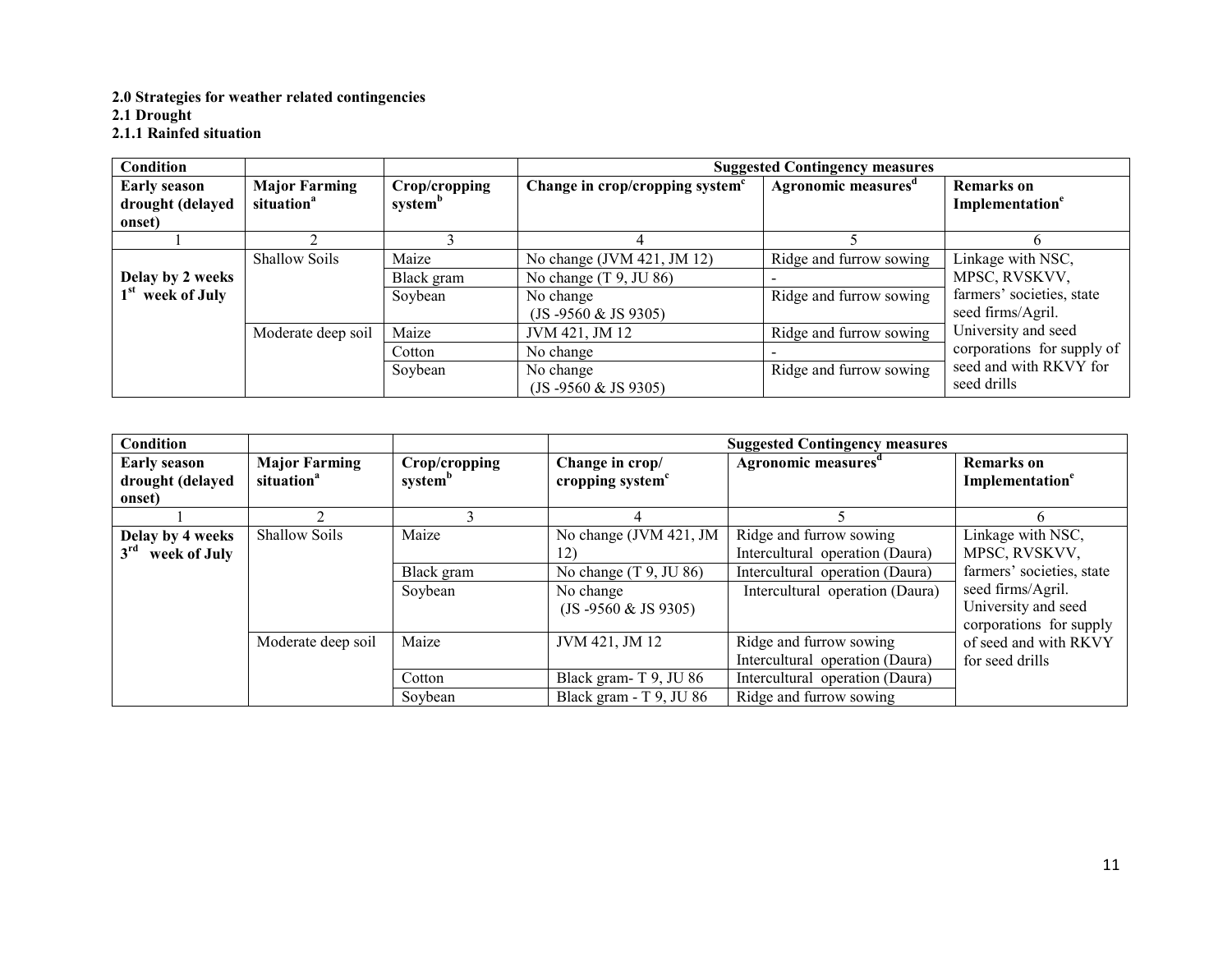| Condition                                                |                                                |                                      |                                                                                                   | <b>Suggested Contingency measures</b> |                                                                                                          |  |  |  |
|----------------------------------------------------------|------------------------------------------------|--------------------------------------|---------------------------------------------------------------------------------------------------|---------------------------------------|----------------------------------------------------------------------------------------------------------|--|--|--|
| <b>Early season</b><br>drought (delayed<br>onset)        | <b>Major Farming</b><br>situation <sup>a</sup> | Crop/cropping<br>system <sup>b</sup> | Change in crop/<br>cropping system <sup>c</sup>                                                   | Agronomic<br>measures <sup>a</sup>    | Remarks on Implementation <sup>e</sup>                                                                   |  |  |  |
|                                                          |                                                |                                      |                                                                                                   |                                       |                                                                                                          |  |  |  |
| Delay by 6 weeks<br>1 <sup>st</sup><br>week of<br>August | <b>Shallow Soils</b>                           | Maize<br>Black gram<br>Soybean       | Maize sathi (local)<br>No change $(T 9, JU 86)$<br>Maize sathi/ Black gram- T 9, JU 86            | Intercultural<br>operation<br>(Daura) | Linkage with NSC, MPSC,<br>RVSKVV, farmers' societies,<br>state seed firms/Agril.<br>University and seed |  |  |  |
|                                                          | Moderate deep<br>soil                          | Maize<br>Cotton<br>Soybean           | Maize sathi (local)<br>Maize sathi/ Black gram- T 9, JU 86<br>Maize sathi/ Black gram- T 9, JU 86 |                                       | corporations for supply of<br>seed and with RKVY for seed<br>drills                                      |  |  |  |

| Condition                                         |                                            |                                          |                                                 | <b>Suggested Contingency measures</b> |                                                                       |
|---------------------------------------------------|--------------------------------------------|------------------------------------------|-------------------------------------------------|---------------------------------------|-----------------------------------------------------------------------|
| <b>Early season</b><br>drought (delayed<br>onset) | Major<br>Farming<br>situation <sup>a</sup> | Crop/<br>cropping<br>system <sup>b</sup> | Change in crop/<br>cropping system <sup>c</sup> | Agronomic<br>measures <sup>a</sup>    | Remarks on Implementation <sup>e</sup>                                |
|                                                   |                                            |                                          |                                                 |                                       |                                                                       |
|                                                   | <b>Shallow Soils</b>                       | Maize                                    | Maize sathi (local)                             | Intercultural                         | Linkage with NSC, MPSC,                                               |
| Delay by 8 weeks 3 <sup>st</sup>                  |                                            | Black gram                               | Horse gram                                      | operation (Daura)                     | RVSKVV, farmers' societies, state                                     |
| week of August                                    |                                            | Soybean                                  | Maize sathi/Horse gram                          |                                       | seed firms/Agril. University and                                      |
|                                                   | Moderate                                   | Maize                                    | Maize sathi (local)                             |                                       | seed corporations for supply of<br>seed and with RKVY for seed drills |
|                                                   | deep soil                                  | Cotton                                   | Maize sathi                                     |                                       |                                                                       |
|                                                   |                                            | Soybean                                  | Maize sathi/fallow                              |                                       |                                                                       |

#### **\*Matrix for specifying condition of early season drought due to delayed onset of monsoon (2, 4, 6 & 8 weeks) compared to normal onset (2.1.1)**

|                                  | Month and week for specifying condition of early season drought due to delayed onset of monsoon |                         |                         |                        |  |  |  |  |  |
|----------------------------------|-------------------------------------------------------------------------------------------------|-------------------------|-------------------------|------------------------|--|--|--|--|--|
| Normal onset<br>(Month and week) | Delay in onset of monsoon by                                                                    |                         |                         |                        |  |  |  |  |  |
|                                  | 2 wks                                                                                           | 4 wks                   | 6 wks                   | 8 wks                  |  |  |  |  |  |
| June $1st$ wk                    | June $3^{rd}$ wk                                                                                | July $1st$ wk           | July $3^{\text{rd}}$ wk | Aug $1st$ wk           |  |  |  |  |  |
| June $2nd$ wk                    | June $4^{\text{th}}$ wk                                                                         | July $2^{nd}$ wk        | July $4^{th}$ wk        | Aug $2^{nd}$ wk        |  |  |  |  |  |
| June $3^{\text{rd}}$ wk          | July $1st$ wk                                                                                   | July $3^{\text{rd}}$ wk | Aug $1st$ wk            | Aug $3^{\text{rd}}$ wk |  |  |  |  |  |
| June $4^{\text{th}}$ wk          | July $2^{nd}$ wk                                                                                | July $4^{th}$ wk        | Aug $2^{nd}$ wk         | Aug $4^{th}$ wk        |  |  |  |  |  |
| July $1st$ wk                    | July $3^{\text{rd}}$ wk                                                                         | Aug $1st$ wk            | Aug $3^{\text{rd}}$ wk  | Sep $1st$ wk           |  |  |  |  |  |
| July $2^{nd}$ wk                 | July $4^{th}$ wk                                                                                | Aug $2^{nd}$ wk         | Aug $4^{\text{th}}$ wk  | Sep $2^{nd}$ wk        |  |  |  |  |  |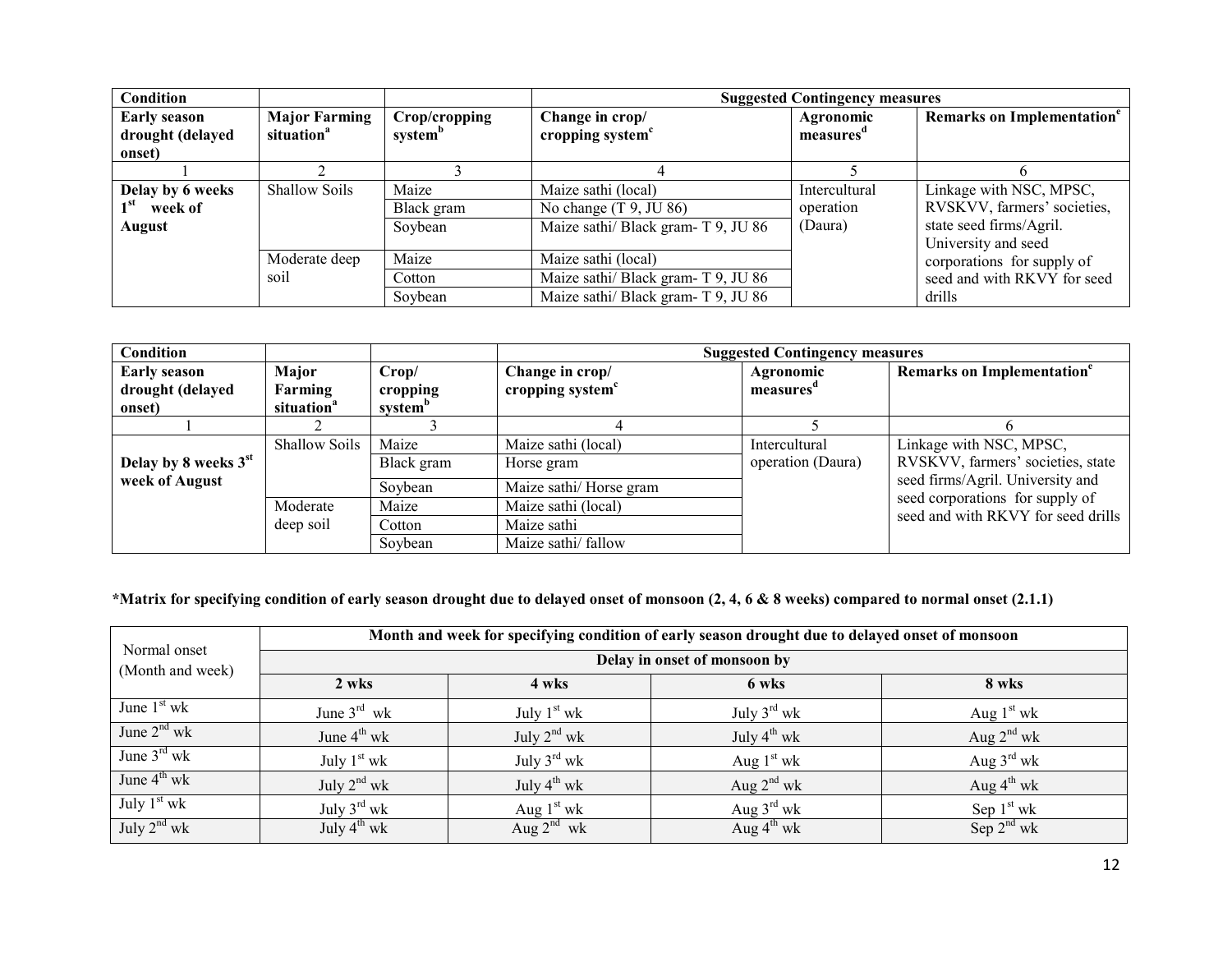| Condition                                                      |                                            |                                      | <b>Suggested Contingency measures</b>                                           |                                                                     |                                                   |  |  |  |
|----------------------------------------------------------------|--------------------------------------------|--------------------------------------|---------------------------------------------------------------------------------|---------------------------------------------------------------------|---------------------------------------------------|--|--|--|
| Early season drought<br>(Normal onset)                         | Major<br>Farming<br>situation <sup>a</sup> | Crop/cropping<br>system <sup>b</sup> | Crop management <sup>c</sup>                                                    | Soil nutrient &<br>moisture<br>conservation<br>measues <sup>d</sup> | <b>Remarks</b> on<br>Implementation <sup>e</sup>  |  |  |  |
| Normal onset followed<br>by 15-20 days dry spell               | Shallow Soils                              | Maize                                | Intercultural operation - daura<br>Life saving irrigation                       | Sowing of crops in<br>furrow irrigation ridge                       | Linkage with NSC,<br>MPSC, RVSKVV,                |  |  |  |
| after sowing leading to<br>poor germination/crop<br>stand etc. |                                            | Black gram                           | Intercultural operation - daura<br>Life saving irrigation                       | bed systems (FIRBs)                                                 | farmers' societies.<br>state seed<br>firms/Agril. |  |  |  |
|                                                                |                                            | Soybean                              | Intercultural operation - daura<br>Life saving irrigation                       |                                                                     | University and seed<br>corporations for           |  |  |  |
|                                                                | Moderate deep<br>soil                      | Maize                                | Intercultural operation - daura<br>Life saving irrigation                       |                                                                     | supply of seed and<br>with RKVY for               |  |  |  |
|                                                                |                                            | Cotton                               | Intercultural operation - daura<br>Life saving irrigation                       |                                                                     | seed drills                                       |  |  |  |
|                                                                |                                            | Soybean                              | Intercultural operation - daura- hoe/ blade<br>harrow<br>Life saving irrigation |                                                                     |                                                   |  |  |  |

| Condition                                                                                           |                                            |                                          |                                            | <b>Suggested Contingency measures</b>                                                                                                                                     |                                                                           |
|-----------------------------------------------------------------------------------------------------|--------------------------------------------|------------------------------------------|--------------------------------------------|---------------------------------------------------------------------------------------------------------------------------------------------------------------------------|---------------------------------------------------------------------------|
| Mid season<br>drought (long dry<br>spell, consecutive<br>2 weeks rainless<br>$(>2.5$ mm)<br>period) | Major<br>Farming<br>situation <sup>a</sup> | Crop/<br>cropping<br>system <sup>b</sup> | Crop management <sup>c</sup>               | Soil nutrient & moisture conservation measues <sup>d</sup>                                                                                                                | <b>Remarks</b> on<br>Implementation <sup>e</sup>                          |
|                                                                                                     | $\overline{2}$                             | 3                                        | 4                                          |                                                                                                                                                                           | 6                                                                         |
| At vegetative<br>stage                                                                              | Shallow Soils                              | Maize<br>Black gram                      | Maize + Urd<br>intercropping<br>Black gram | 1% N Spraying, use dora and life saving irrigation in<br>furrow irrigation ridge bed system (FIRBs) if available<br>1% N Spraying, use dora and life saving irrigation in | Linkage with<br>NSC, MPSC,<br>RVSKVV,                                     |
|                                                                                                     |                                            | Soybean                                  | Soybean                                    | FIRBs, if available<br>1% N Spraying, use dora and life saving irrigation                                                                                                 | farmers' societies.<br>state seed                                         |
|                                                                                                     | Moderate<br>deep soil                      | Maize                                    | Maize $+$ Urd<br>intercropping             | 1% N Spraying use dora/ desi plaugh for intercultural<br>operation and life saving irrigation.                                                                            | firms/Agril.<br>University and<br>seed corporations<br>for supply of seed |
|                                                                                                     |                                            | Cotton                                   | $Cottom + Sovbean$<br>intercropping        | 1% N Spraying, use dora and life saving irrigation,<br>mulching of Polythine sheet, use micro irrigation system                                                           |                                                                           |
|                                                                                                     |                                            | Soybean                                  | $Soybean + maize$                          | 1% N Spraying, use dora and life saving irrigation                                                                                                                        | and with RKVY<br>for seed drills                                          |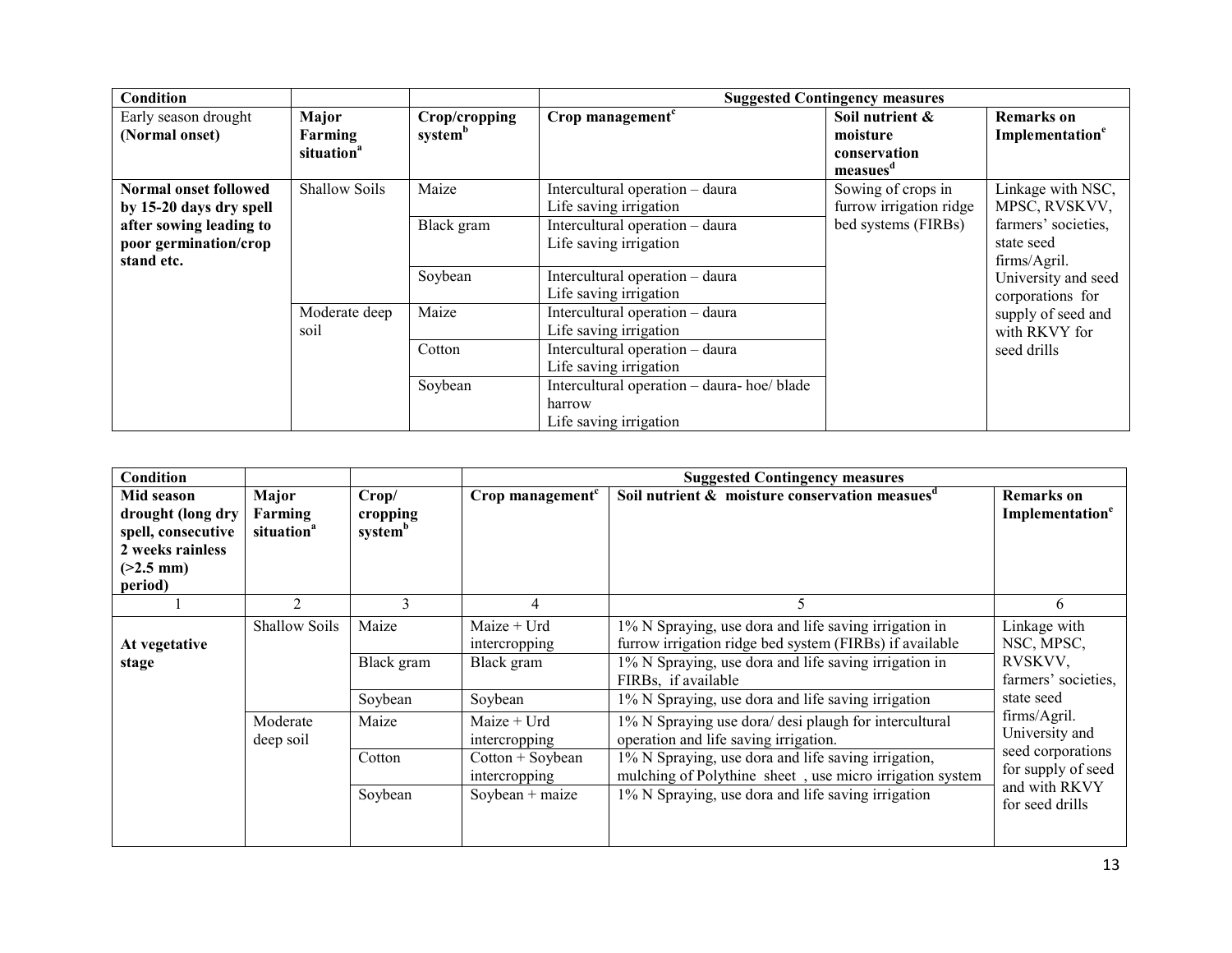| <b>Condition</b>                          |                                                |                                      |                              | <b>Suggested Contingency measures</b>                                                                      |                                                                    |
|-------------------------------------------|------------------------------------------------|--------------------------------------|------------------------------|------------------------------------------------------------------------------------------------------------|--------------------------------------------------------------------|
| Mid season<br>drought (long dry<br>spell) | <b>Major Farming</b><br>situation <sup>a</sup> | Crop/cropping<br>system <sup>b</sup> | Crop management <sup>c</sup> | Soil nutrient & moisture conservation<br>measures <sup>a</sup>                                             | Remarks on<br>Implementation <sup>e</sup>                          |
|                                           | $\overline{2}$                                 | 3                                    | 4                            | 5                                                                                                          | 6                                                                  |
| At reproductive<br>stage                  | <b>Shallow Soils</b>                           | Maize                                | Maize                        | 1% N Spraying, and life saving irrigation,<br>intercultural operations                                     | Linkage with NSC,<br>MPSC, RVSKVV,<br>farmers' societies,          |
|                                           |                                                | Black gram                           | Black gram                   | $-do-$                                                                                                     | state seed firms/Agril.<br>University and seed<br>corporations for |
|                                           |                                                | Soybean                              | Soybean                      | -do-                                                                                                       | supply of seed and<br>with RKVY for seed                           |
|                                           | Moderate deep                                  | Maize                                | Maize                        | $-do-$                                                                                                     | drills                                                             |
|                                           | soil                                           | Cotton                               | Cotton + Soybean /<br>Maize  | 1% N Spraying and life saving irrigation,<br>mulching, micro irrigation system<br>intercultural operations |                                                                    |
|                                           |                                                | Soybean                              | Soybean                      | 1% N Spraying and life saving irrigation<br>intercultural operations                                       |                                                                    |

| Condition                  |                                                |                                      |                                                                | <b>Suggested Contingency measures</b>                                                                   |                                                                 |
|----------------------------|------------------------------------------------|--------------------------------------|----------------------------------------------------------------|---------------------------------------------------------------------------------------------------------|-----------------------------------------------------------------|
| <b>Terminal</b><br>drought | <b>Major Farming</b><br>situation <sup>a</sup> | Crop/cropping<br>system <sup>b</sup> | Crop management <sup>c</sup>                                   | Rabi Crop planning <sup>d</sup>                                                                         | <b>Remarks</b> on<br>Implementation <sup>e</sup>                |
|                            |                                                |                                      |                                                                |                                                                                                         |                                                                 |
|                            | <b>Shallow Soils</b>                           | Maize                                | Maize                                                          | Harvest at physiological maturity or<br>sale green cobs (dough stage) and<br>green fodder for cattle's. | Linkage with NSC,<br>MPSC, RVSKVV,<br>farmers' societies, state |
| Black gram                 |                                                | Black gram                           | Mature pods are picking and vegetative<br>parts use as fodder. | seed firms/Agril.<br>University and seed                                                                |                                                                 |
|                            |                                                | Soybean                              | Soybean                                                        | Harvest at physiological maturity                                                                       | corporations for supply                                         |
|                            | Moderate deep<br>soil                          | Maize                                | Maize                                                          | Harvest at physiological maturity or<br>sale green cobs (dough stage) and<br>green fodder for cattle's. | of seed and with RKVY<br>for seed drills                        |
|                            |                                                | Cotton                               | Cotton + Soybean / maize                                       | Intercultural operation, mulching, life<br>saving irrigation through micro<br>irrigation system         |                                                                 |
|                            |                                                | Soybean                              |                                                                | Harvest at physiological maturity                                                                       |                                                                 |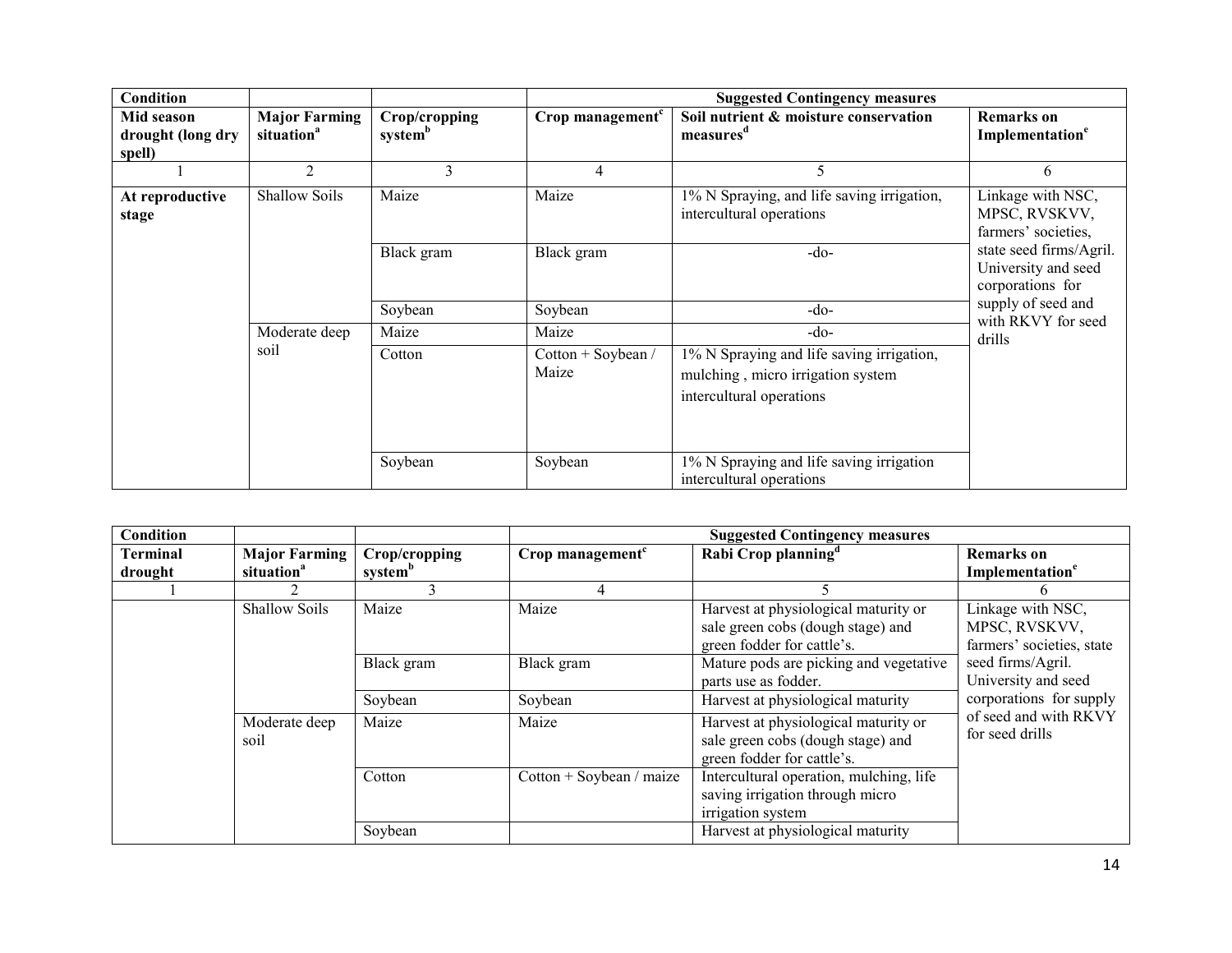#### **2.1.2 Irrigated situation**

| Condition                                                               |                                   |                                                     | <b>Suggested Contingency measures</b>                      |                                                                                                                                                                                                                                         |                                                                                         |  |
|-------------------------------------------------------------------------|-----------------------------------|-----------------------------------------------------|------------------------------------------------------------|-----------------------------------------------------------------------------------------------------------------------------------------------------------------------------------------------------------------------------------------|-----------------------------------------------------------------------------------------|--|
|                                                                         | <b>Major Farming</b><br>situation | Crop/<br>cropping<br>system <sup>g</sup>            | Change in crop/<br>cropping<br>System <sup>h</sup>         | Agronomic measures <sup>1</sup>                                                                                                                                                                                                         | <b>Remarks</b> on<br>Implementation <sup>J</sup>                                        |  |
|                                                                         | $\overline{2}$                    | $\mathbf{3}$                                        |                                                            | 5                                                                                                                                                                                                                                       | 6                                                                                       |  |
| Delayed/limited<br>release of water<br>in canals due to<br>low rainfall | <b>Shallow Soils</b>              | Chickpea                                            | Chickpea<br>$($ JG 130, JG 16,<br><b>JAKI 9218)</b>        | Preferred pre sowing irrigation (Palewa)<br>$\bullet$<br>Application of IPNM techniques<br>$\bullet$<br>Irrigation at critical growth stages, branching and<br>$\bullet$<br>seed filling stage<br>Inter culture operations<br>$\bullet$ | Linkage with NSC,<br>MPSC, RVSKVV,<br>farmers' societies,<br>state seed<br>firms/Agril. |  |
|                                                                         |                                   | Wheat                                               | Wheat (HW 2004,<br>HI 1554, HI 1500,<br>MP 1203, Harshita) | <b>Balanced fertilization</b><br>$\bullet$<br>Irrigation at critical growth stages<br>$\bullet$                                                                                                                                         | University and seed<br>corporations for<br>supply of seed and                           |  |
|                                                                         |                                   | Fodder                                              | Berseem, Lucerne                                           | Adopt improved production technologies                                                                                                                                                                                                  | with RKVY for seed                                                                      |  |
|                                                                         |                                   | Maize                                               | Rabi maize                                                 | Adopt improved production technologies<br>$\bullet$<br>Used of short duration varieties                                                                                                                                                 | drills                                                                                  |  |
|                                                                         |                                   | Vegetables                                          | Tomato, Brinjal                                            | Used of improved varieties<br>$\bullet$<br>Adopt improved production technologies                                                                                                                                                       |                                                                                         |  |
|                                                                         | Moderate deep<br>soil             | Chickpea                                            | Chickpea (JG 130,<br>JG 16, JAKI 9218)                     | -Preferred pre sowing irrigation (Palewa)<br>-Dry sowing followed by irrigation<br>-Application of IPNM techniques<br>-Irrigation at critical growth stages, branching and<br>seed filling stage<br>-Inter culture operations           |                                                                                         |  |
|                                                                         |                                   | Wheat<br>Soybean -<br>Chickpea<br>Soybean-<br>Wheat | Wheat (HW 2004,<br>HI 1554, HI 1500,<br>MP 1203, Harshita) | -Balanced fertilization<br>-Irrigation at critical growth stages                                                                                                                                                                        |                                                                                         |  |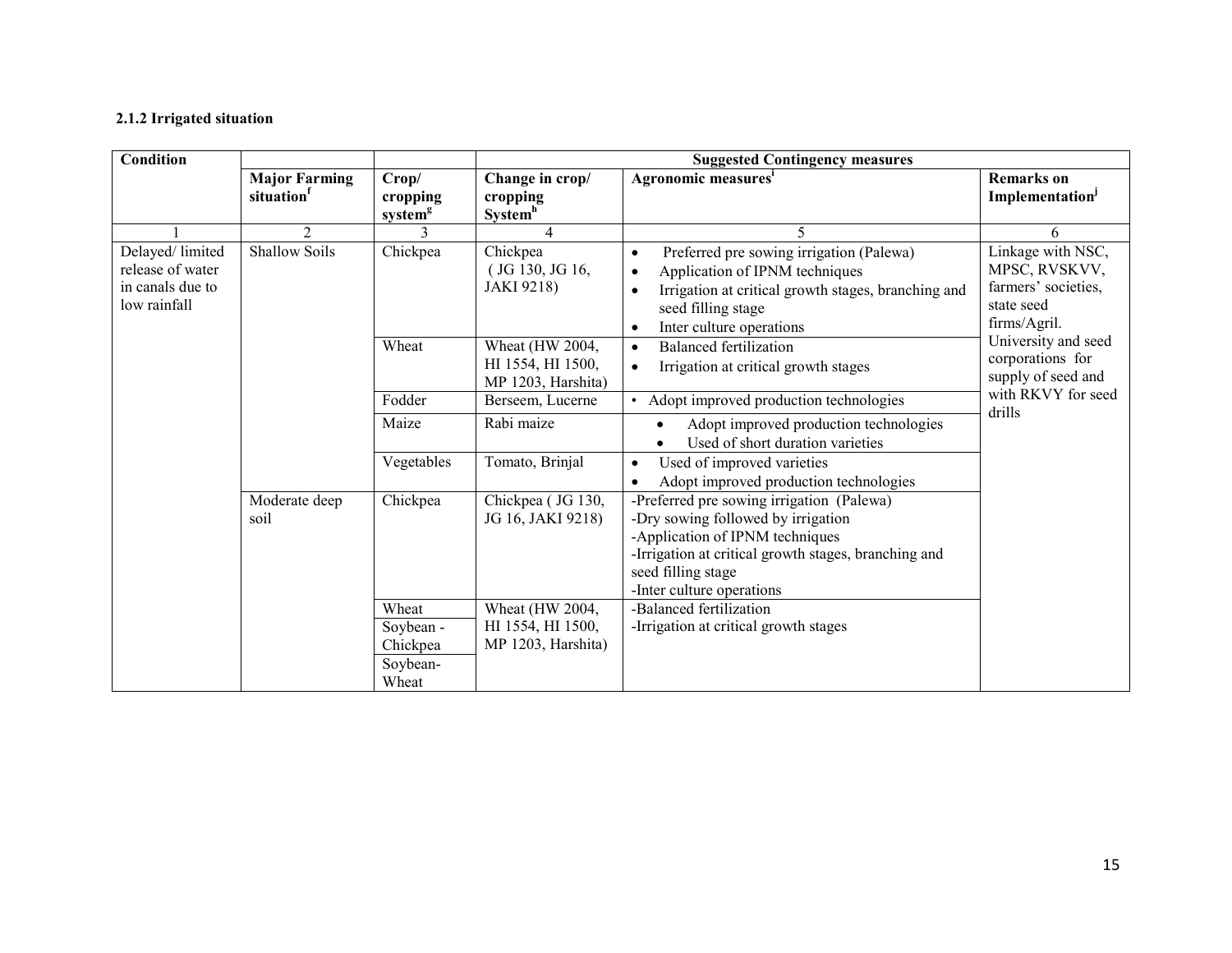| <b>Condition</b>                                                                       |                                                                                 |                                          | <b>Suggested Contingency measures</b>                      |                                                                                                                                                                                                                                         |                                                                                         |  |
|----------------------------------------------------------------------------------------|---------------------------------------------------------------------------------|------------------------------------------|------------------------------------------------------------|-----------------------------------------------------------------------------------------------------------------------------------------------------------------------------------------------------------------------------------------|-----------------------------------------------------------------------------------------|--|
|                                                                                        | <b>Major Farming</b><br>situation                                               | Crop/<br>Cropping<br>system <sup>g</sup> | Change in crop/<br>cropping<br><b>System</b> <sup>h</sup>  | Agronomic measures <sup>i</sup>                                                                                                                                                                                                         | <b>Remarks</b> on<br>Implementation <sup>j</sup>                                        |  |
| $\mathbf{1}$                                                                           | $\overline{2}$                                                                  | 3                                        | $\overline{4}$                                             | 5                                                                                                                                                                                                                                       | 6                                                                                       |  |
| Non release of<br>water in canals<br>under delayed<br>onset of monsoon<br>in catchment | <b>Shallow Soils</b>                                                            | Chickpea                                 | Chickpea<br>(JG 130, JG 16,<br><b>JAKI 9218)</b>           | Preferred pre sowing irrigation (Palewa)<br>$\bullet$<br>Application of IPNM techniques<br>$\bullet$<br>Irrigation at critical growth stages, branching and<br>$\bullet$<br>seed filling stage<br>Inter culture operations<br>$\bullet$ | Linkage with NSC,<br>MPSC, RVSKVV,<br>farmers' societies.<br>state seed<br>firms/Agril. |  |
|                                                                                        |                                                                                 | Wheat                                    | Wheat (HW 2004,<br>HI 1554, HI 1500,<br>MP 1203, Harshita) | <b>Balanced fertilization</b><br>$\bullet$<br>Irrigation at critical growth stages<br>$\bullet$                                                                                                                                         | University and seed<br>corporations for<br>supply of seed and<br>with RKVY for seed     |  |
|                                                                                        |                                                                                 | Fodder                                   | Berseem, Lucerne                                           | • Adopt improved production technologies                                                                                                                                                                                                | drills                                                                                  |  |
|                                                                                        |                                                                                 | Maize                                    | Rabi maize                                                 | Adopt improved production technologies<br>$\bullet$<br>Used of short duration varieties                                                                                                                                                 |                                                                                         |  |
|                                                                                        |                                                                                 | Vegetables                               | Tomato, Brinjal                                            | Used of improved varieties<br>$\bullet$<br>Adopt improved production technologies                                                                                                                                                       |                                                                                         |  |
|                                                                                        | Chickpea<br>Moderate deep<br>soil<br>Wheat<br>Soybean -<br>Chickpea<br>Soybean- |                                          | Chickpea (JG 130,<br>JG 16, JAKI 9218)                     | -Preferred pre sowing irrigation (Palewa)<br>-Dry sowing followed by irrigation<br>-Application of IPNM techniques<br>-Irrigation at critical growth stages, branching and<br>seed filling stage<br>-Inter culture operations           |                                                                                         |  |
|                                                                                        |                                                                                 | Wheat                                    | Wheat (HW 2004,<br>HI 1554, HI 1500,<br>MP 1203, Harshita) | -Balanced fertilization<br>-Irrigation at critical growth stages                                                                                                                                                                        |                                                                                         |  |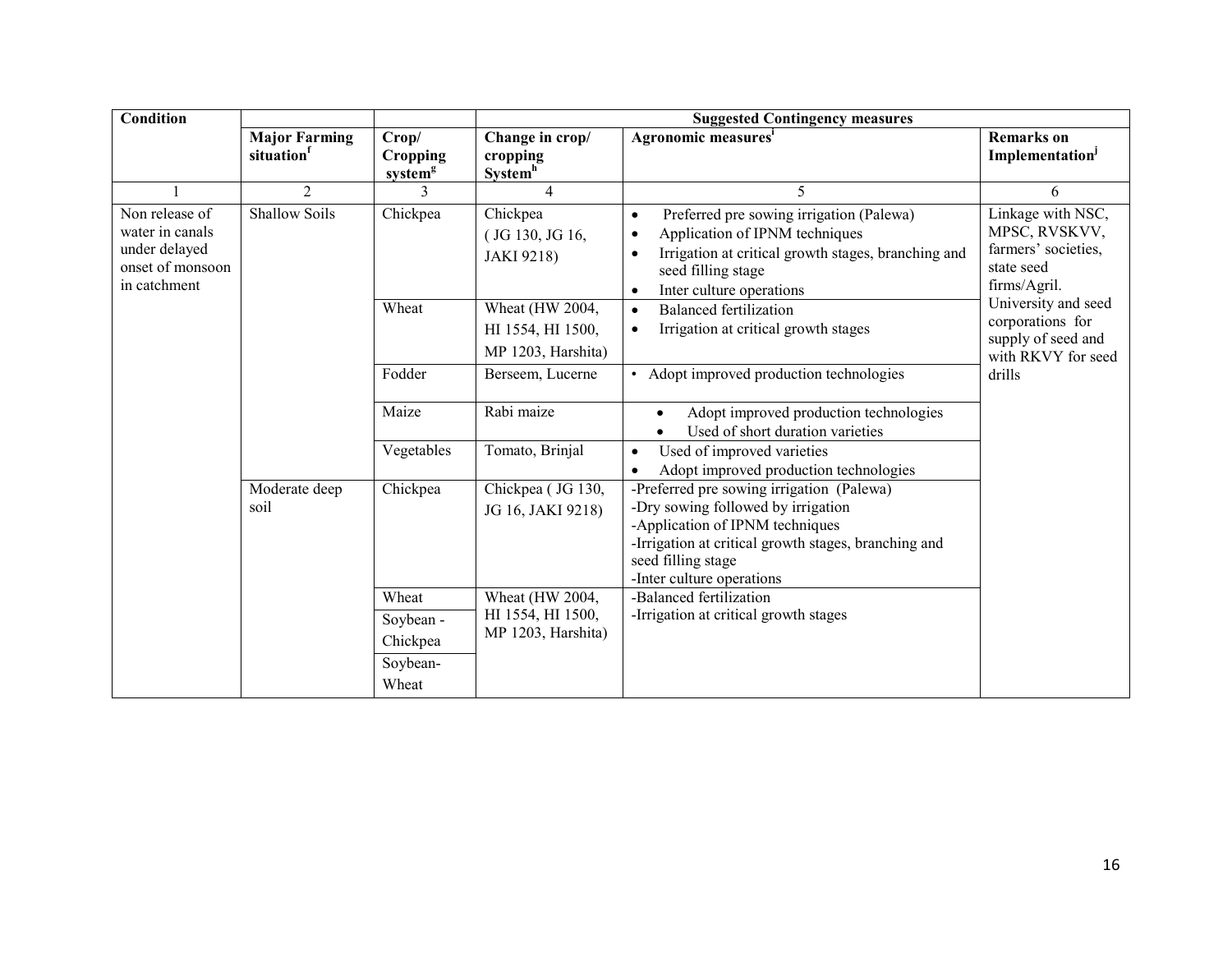| <b>Condition</b>                                                                     |                                   |                                                     | <b>Suggested Contingency measures</b>                      |                                                                                                                                                                                                                                         |                                                                                         |  |
|--------------------------------------------------------------------------------------|-----------------------------------|-----------------------------------------------------|------------------------------------------------------------|-----------------------------------------------------------------------------------------------------------------------------------------------------------------------------------------------------------------------------------------|-----------------------------------------------------------------------------------------|--|
|                                                                                      | <b>Major Farming</b><br>situation | Crop/<br>cropping<br>system <sup>g</sup>            | Change in crop/<br>cropping<br>System <sup>h</sup>         | Agronomic measures <sup>i</sup>                                                                                                                                                                                                         | <b>Remarks</b> on<br><b>Implementation</b> <sup>j</sup>                                 |  |
|                                                                                      | 2                                 | 3                                                   | $\overline{4}$                                             | 5                                                                                                                                                                                                                                       | 6                                                                                       |  |
| Lack of inflows<br>into tanks due to<br>insufficient<br>/delayed onset of<br>monsoon | <b>Shallow Soils</b>              | Chickpea                                            | Chickpea (JG 130,<br>JG 16, JAKI 9218)                     | Preferred pre sowing irrigation (Palewa)<br>$\bullet$<br>Application of IPNM techniques<br>$\bullet$<br>Irrigation at critical growth stages, branching and<br>$\bullet$<br>seed filling stage<br>Inter culture operations<br>$\bullet$ | Linkage with NSC,<br>MPSC, RVSKVV,<br>farmers' societies,<br>state seed<br>firms/Agril. |  |
|                                                                                      |                                   | Wheat                                               | Wheat (HW 2004,<br>HI 1554, HI 1500,<br>MP 1203, Harshita) | <b>Balanced fertilization</b><br>$\bullet$<br>Irrigation at critical growth stages<br>$\bullet$                                                                                                                                         | University and seed<br>corporations for<br>supply of seed and<br>with RKVY for seed     |  |
|                                                                                      |                                   | Fodder                                              | Berseem, Lucerne                                           | • Adopt improved production technologies                                                                                                                                                                                                | drills                                                                                  |  |
|                                                                                      |                                   | Maize                                               | Rabi maize                                                 | Adopt improved production technologies<br>$\bullet$<br>Used of short duration varieties                                                                                                                                                 |                                                                                         |  |
|                                                                                      |                                   | Vegetables                                          | Tomato, Brinjal                                            | Used of improved varieties<br>$\bullet$<br>Adopt improved production technologies                                                                                                                                                       |                                                                                         |  |
|                                                                                      | Chickpea<br>Moderate deep<br>soil |                                                     | Chickpea (JG 130,<br>JG 16, JAKI 9218)                     | -Preferred pre sowing irrigation (Palewa)<br>-Dry sowing followed by irrigation<br>-Application of IPNM techniques<br>-Irrigation at critical growth stages, branching and<br>seed filling stage<br>-Inter culture operations           |                                                                                         |  |
|                                                                                      |                                   | Wheat<br>Soybean -<br>Chickpea<br>Soybean-<br>Wheat | Wheat (HW 2004,<br>HI 1554, HI 1500,<br>MP 1203, Harshita) | -Balanced fertilization<br>-Irrigation at critical growth stages                                                                                                                                                                        |                                                                                         |  |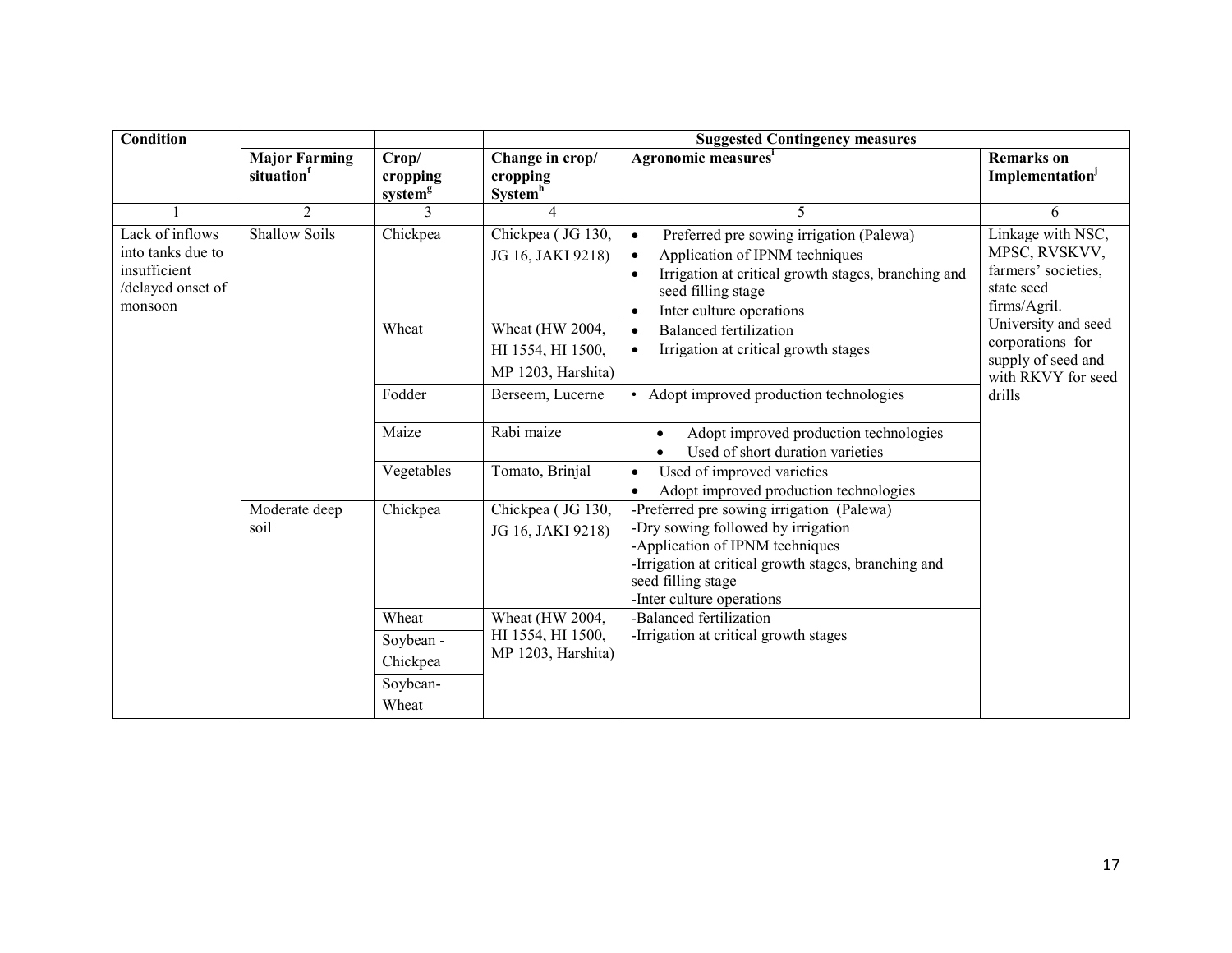| <b>Condition</b>                                               |                                   |                                      | <b>Suggested Contingency measures</b>                      |                                                                                                                                                                                                                               |                                                                                         |  |
|----------------------------------------------------------------|-----------------------------------|--------------------------------------|------------------------------------------------------------|-------------------------------------------------------------------------------------------------------------------------------------------------------------------------------------------------------------------------------|-----------------------------------------------------------------------------------------|--|
|                                                                | <b>Major Farming</b><br>situation | Crop/cropping<br>system <sup>g</sup> | Change in crop/<br>cropping<br><b>System</b> <sup>h</sup>  | Agronomic measures <sup>i</sup>                                                                                                                                                                                               | <b>Remarks</b> on<br>Implementation                                                     |  |
|                                                                | $\overline{2}$                    | $\mathcal{E}$                        |                                                            | $\varsigma$                                                                                                                                                                                                                   | 6                                                                                       |  |
| Insufficient<br>groundwater<br>recharge due to<br>low rainfall | <b>Shallow Soils</b>              | Chickpea                             | Chickpea (JG 130,<br>JG 16, JAKI 9218)                     | Preferred pre sowing irrigation (Palewa)<br>$\bullet$<br>Application of IPNM techniques<br>Irrigation at critical growth stages,<br>branching and seed filling stage<br>Inter culture operations                              | Linkage with NSC,<br>MPSC, RVSKVV,<br>farmers' societies,<br>state seed<br>firms/Agril. |  |
|                                                                |                                   | Wheat                                | Wheat (HW 2004,<br>HI 1554, HI 1500,<br>MP 1203, Harshita) | <b>Balanced fertilization</b><br>$\bullet$<br>Irrigation at critical growth stages<br>$\bullet$                                                                                                                               | University and seed<br>corporations for<br>supply of seed and                           |  |
|                                                                |                                   | Fodder                               | Berseem, Lucerne                                           | • Adopt improved production technologies                                                                                                                                                                                      | with RKVY for seed<br>drills                                                            |  |
|                                                                |                                   | Maize                                | Rabi maize                                                 | Adopt improved production<br>technologies<br>Used of short duration varieties                                                                                                                                                 |                                                                                         |  |
|                                                                |                                   | Vegetables                           | Tomato, Brinjal                                            | Used of improved varieties<br>$\bullet$<br>Adopt improved production technologies                                                                                                                                             |                                                                                         |  |
|                                                                | Moderate deep<br>soil             | Chickpea                             | Chickpea (JG 130,<br>JG 16, JAKI 9218)                     | -Preferred pre sowing irrigation (Palewa)<br>-Dry sowing followed by irrigation<br>-Application of IPNM techniques<br>-Irrigation at critical growth stages, branching<br>and seed filling stage<br>-Inter culture operations |                                                                                         |  |
|                                                                |                                   | Wheat                                | Wheat (HW 2004,                                            | -Balanced fertilization                                                                                                                                                                                                       |                                                                                         |  |
|                                                                |                                   | Soybean - Chickpea                   | HI 1554, HI 1500,                                          | -Irrigation at critical growth stages                                                                                                                                                                                         |                                                                                         |  |
|                                                                |                                   | Soybean-Wheat                        | MP 1203, Harshita)                                         |                                                                                                                                                                                                                               |                                                                                         |  |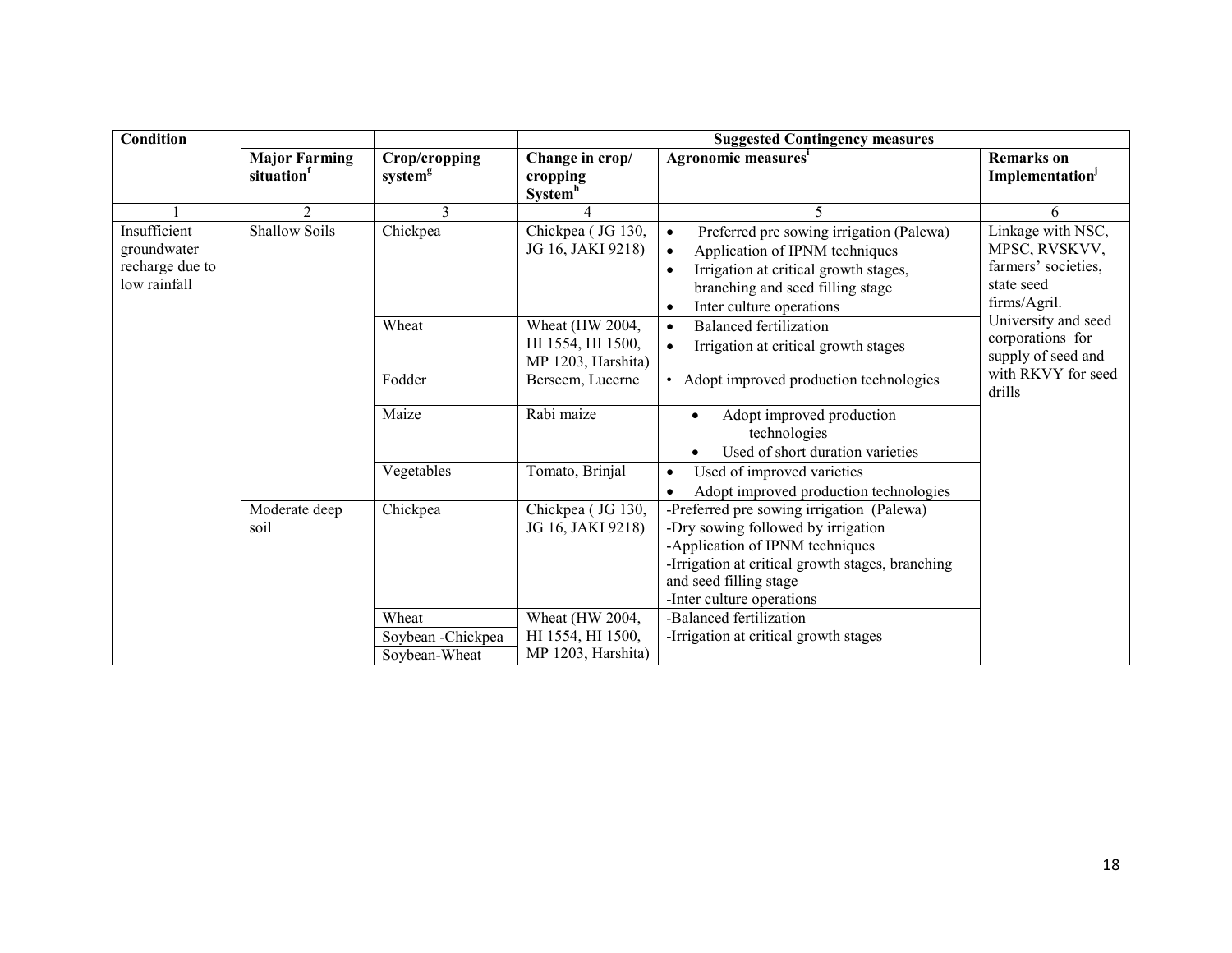### **2.2 Unusual rains (untimely, unseasonal etc)** (for both rainfed and irrigated situations)

| <b>Condition</b>                                                        |                                                                                                                                                                    | <b>Suggested contingency measure</b>                                                                                                                                           |                                                                                                                                             |                                                                                                                         |  |
|-------------------------------------------------------------------------|--------------------------------------------------------------------------------------------------------------------------------------------------------------------|--------------------------------------------------------------------------------------------------------------------------------------------------------------------------------|---------------------------------------------------------------------------------------------------------------------------------------------|-------------------------------------------------------------------------------------------------------------------------|--|
|                                                                         | $\overline{2}$                                                                                                                                                     | 3                                                                                                                                                                              | $\overline{4}$                                                                                                                              | 5                                                                                                                       |  |
| Continuous high rainfall in<br>a short span leading to<br>water logging | Vegetative stage <sup>k</sup>                                                                                                                                      | Flowering stage                                                                                                                                                                | Crop maturity stage $m$                                                                                                                     | Post harvest <sup>n</sup>                                                                                               |  |
| Crop1 (specify) Maize                                                   | Crop sowing in FIRB system,<br>drainage channels make and joint to<br>main drainage channel, after proper<br>drainage giving urea for better<br>vegetative growth. | Drainage channels make and<br>joint to main drainage<br>channel, after proper drainage<br>giving urea for good cob<br>formation.                                               | Drainage channels make<br>and joint to main drainage<br>channel, use sulphur spray<br>for control of fungal<br>infection                    | Protect the harvest crop<br>to rains, after rains<br>proper drying of crop<br>harvest in threshing floor<br>and thresh. |  |
| Crop2 Cotton                                                            | Crop sowing in FIRB system,<br>drainage channels make and joint to<br>main drainage channel, after proper<br>drainage giving urea for better<br>vegetative growth. | Drainage channels make and<br>joint to main drainage<br>channel, after proper drainage<br>giving urea for good flower<br>formation. Spray planofix for<br>flower drop control. | Drainage channels make<br>and joint to main drainage<br>channel, if rain fall forecast<br>then picking should be<br>done before rains come. | Protect the harvest crop<br>to rains                                                                                    |  |
| Crop3 Soybean                                                           | Crop sowing in FIRB system,<br>drainage channels make and joint to<br>main drainage channel, after proper<br>drainage giving urea for better<br>vegetative growth. | Drainage channels make and<br>joint to main drainage<br>channel, Spray planofix for<br>flower drop control.                                                                    | Drainage channels make<br>and joint to main drainage<br>channel, use sulphur spray<br>for control of fungal<br>infection                    | Protect the harvest crop<br>to rains, after rains<br>proper drying of crop<br>harvest in threshing floor<br>and thresh. |  |
| Crop4 Black gram                                                        | Crop sowing in FIRB system,<br>drainage channels make and joint to<br>main drainage channel, after proper<br>drainage giving urea for better<br>vegetative growth. | Drainage channels make and<br>joint to main drainage<br>channel, Spray planofix for<br>flower drop control.                                                                    | Drainage channels make<br>and joint to main drainage<br>channel, use sulphur spray<br>for control of fungal<br>infection                    | Protect the harvest crop<br>to rains, after rains<br>proper drying of crop<br>harvest in threshing floor<br>and thresh. |  |
| Crop5 Paddy                                                             | After rainfall given nitrogenous<br>fertilizer by ammonium sulphate                                                                                                | After rainfall given<br>nitrogenous fertilizer by<br>ammonium sulphate                                                                                                         | Drainage channels make<br>and joint to main drainage<br>channel, use sulphur spray<br>for control of fungal<br>infection                    | Protect the harvest crop<br>to rains, after rains<br>proper drying of crop<br>harvest in threshing floor<br>and thresh. |  |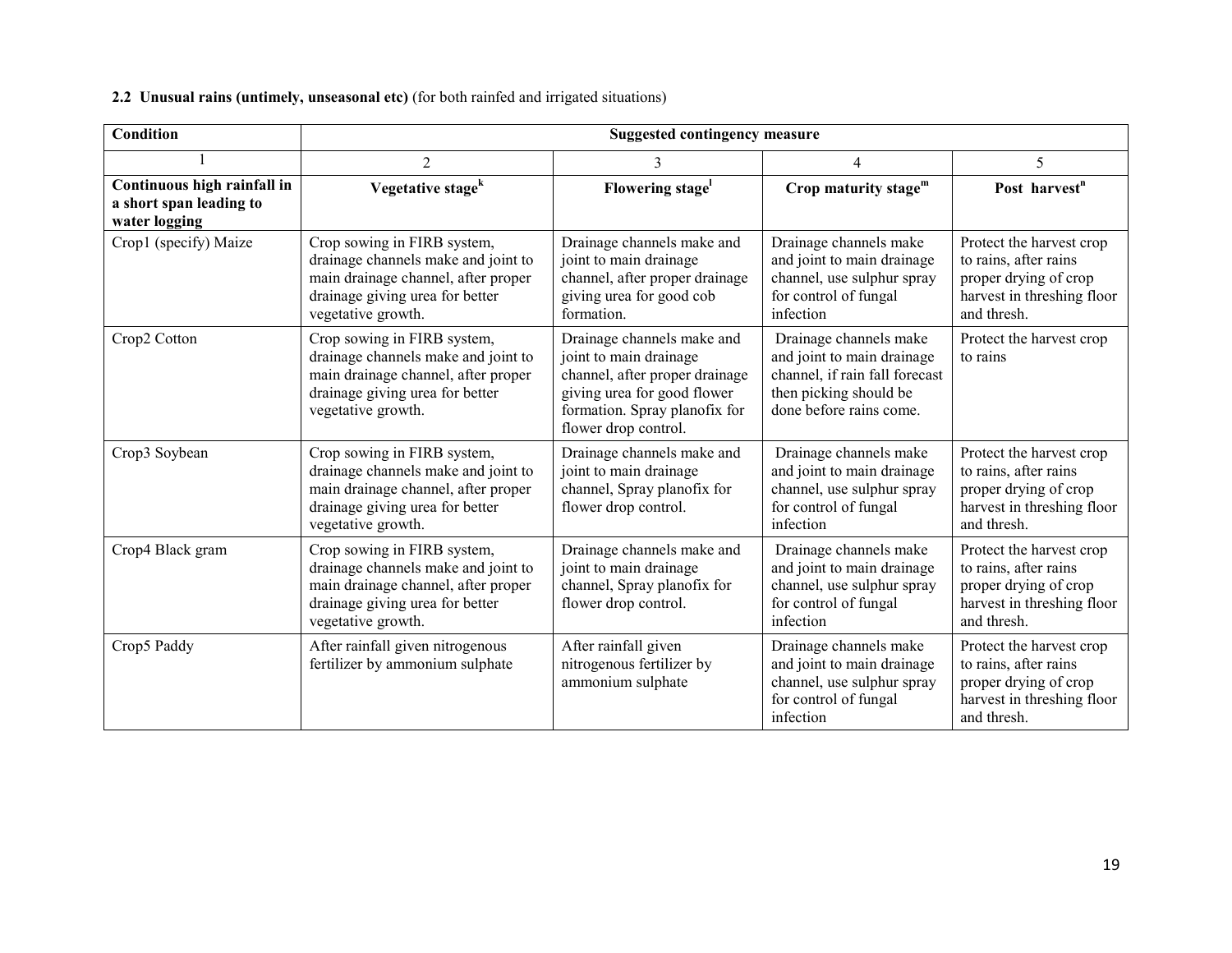| Horticulture                                                            |                                                                                                                                                                                                                                 |                                                                                                                                                                                |                                                                                                                                             |                                                                                                                         |
|-------------------------------------------------------------------------|---------------------------------------------------------------------------------------------------------------------------------------------------------------------------------------------------------------------------------|--------------------------------------------------------------------------------------------------------------------------------------------------------------------------------|---------------------------------------------------------------------------------------------------------------------------------------------|-------------------------------------------------------------------------------------------------------------------------|
| Crop1 Tomato                                                            | Crop sowing in FIRB system,<br>drainage channels make and joint to<br>main drainage channel, after proper<br>drainage giving urea for better<br>vegetative growth. One spray of<br>mencozeb 75WP 2gm/l for root rot<br>control. | Drainage channels make and<br>joint to main drainage<br>channel, Spray planofix for<br>flower drop control, and One<br>spray of mencozeb 75WP<br>2gm/l for root rot control.   | Drainage channels make<br>and joint to main drainage<br>channel, picking the<br>matured fruits and shall it.                                |                                                                                                                         |
| Crop2 Chilli                                                            | Crop sowing in FIRB system,<br>drainage channels make and joint to<br>main drainage channel, after proper<br>drainage giving urea for better<br>vegetative growth. One spray of<br>mencozeb 75WP 2gm/l for root rot<br>control. | Drainage channels make and<br>joint to main drainage<br>channel, Spray planofix for<br>flower drop control, and One<br>spray of mencozeb 75WP<br>2gm/l for root rot            | Drainage channels make<br>and joint to main drainage<br>channel, picking the<br>matured fruits and shall it.                                |                                                                                                                         |
| Crop 3 cauliflower                                                      | Crop sowing in FIRB system,<br>drainage channels make and joint to<br>main drainage channel, after proper<br>drainage giving urea for better<br>vegetative growth. One spray of<br>mencozeb 75WP 2gm/l for root rot<br>control. | Drainage channels make and<br>joint to main drainage<br>channel, Spray planofix for<br>flower drop control, and One<br>spray of mencozeb 75WP<br>2gm/l for root rot            | Drainage channels make<br>and joint to main drainage<br>channel, picking the<br>matured fruits and shall it.                                |                                                                                                                         |
| Heavy rainfall with high<br>speed winds in a short<br>span <sup>2</sup> | Vegetative stage <sup>k</sup>                                                                                                                                                                                                   | Flowering stage <sup>1</sup>                                                                                                                                                   | Crop maturity stage $m$                                                                                                                     | Post harvest <sup>n</sup>                                                                                               |
| Crop1 Maize                                                             | Crop sowing in FIRB system,<br>Earthing the maize crop, drainage<br>channels make and joint to main<br>drainage channel, after proper<br>drainage giving urea for better<br>vegetative growth.                                  | Drainage channels make and<br>joint to main drainage<br>channel, after proper drainage<br>giving urea for good cob<br>formation.                                               | Drainage channels make<br>and joint to main drainage<br>channel, use sulphur spray<br>for control of fungal<br>infection                    | Protect the harvest crop<br>to rains, after rains<br>proper drying of crop<br>harvest in threshing floor<br>and thresh. |
| Crop2 Cotton                                                            | Crop sowing in FIRB system,<br>drainage channels make and joint to<br>main drainage channel, after proper<br>drainage giving urea for better<br>vegetative growth.                                                              | Drainage channels make and<br>joint to main drainage<br>channel, after proper drainage<br>giving urea for good flower<br>formation. Spray planofix for<br>flower drop control. | Drainage channels make<br>and joint to main drainage<br>channel, if rain fall forecast<br>then picking should be<br>done before rains come. | Protect the harvest crop<br>to rains                                                                                    |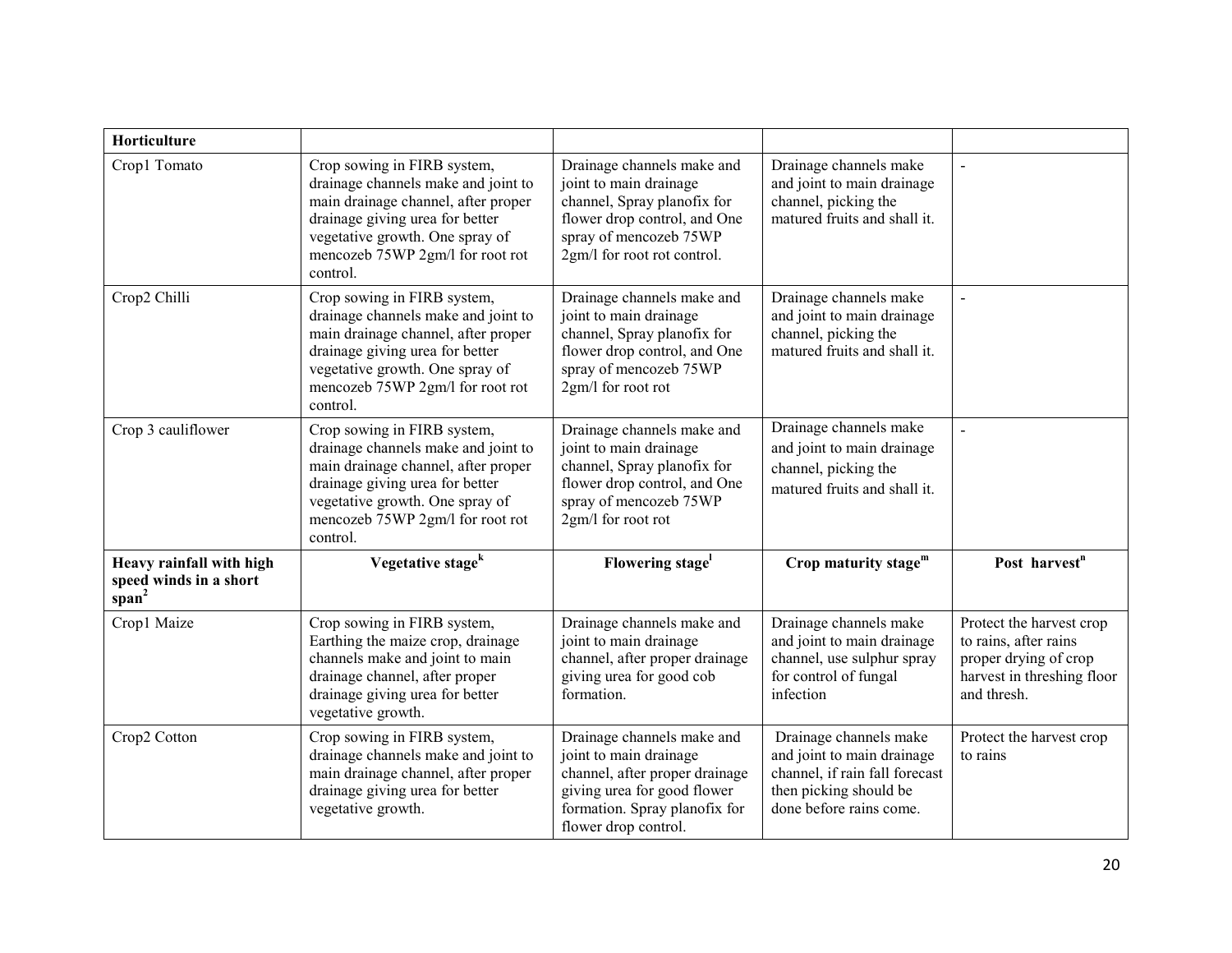| Crop3 Soybean    | Crop sowing in FIRB system,<br>drainage channels make and joint to<br>main drainage channel, after proper<br>drainage giving urea for better<br>vegetative growth.                                                              | Drainage channels make and<br>joint to main drainage<br>channel, Spray planofix for<br>flower drop control.                                                                  | Drainage channels make<br>and joint to main drainage<br>channel, use sulphur spray<br>for control of fungal<br>infection | Protect the harvest crop<br>to rains, after rains<br>proper drying of crop<br>harvest in threshing floor<br>and thresh. |
|------------------|---------------------------------------------------------------------------------------------------------------------------------------------------------------------------------------------------------------------------------|------------------------------------------------------------------------------------------------------------------------------------------------------------------------------|--------------------------------------------------------------------------------------------------------------------------|-------------------------------------------------------------------------------------------------------------------------|
| Crop4 Black gram | Crop sowing in FIRB system,<br>drainage channels make and joint to<br>main drainage channel, after proper<br>drainage giving urea for better<br>vegetative growth.                                                              | Drainage channels make and<br>joint to main drainage<br>channel, Spray planofix for<br>flower drop control.                                                                  | Drainage channels make<br>and joint to main drainage<br>channel, use sulphur spray<br>for control of fungal<br>infection | Protect the harvest crop<br>to rains, after rains<br>proper drying of crop<br>harvest in threshing floor<br>and thresh. |
| Crop5 Paddy      | After rainfall given nitrogenous<br>fertilizer by ammonium sulphate                                                                                                                                                             | After rainfall given<br>nitrogenous fertilizer by<br>ammonium sulphate                                                                                                       | Drainage channels make<br>and joint to main drainage<br>channel, use sulphur spray<br>for control of fungal<br>infection | Protect the harvest crop<br>to rains, after rains<br>proper drying of crop<br>harvest in threshing floor<br>and thresh. |
| Horticulture     |                                                                                                                                                                                                                                 |                                                                                                                                                                              |                                                                                                                          |                                                                                                                         |
| Crop1 Tomato     | Crop sowing in FIRB system,<br>drainage channels make and joint to<br>main drainage channel, after proper<br>drainage giving urea for better<br>vegetative growth. One spray of<br>mencozeb 75WP 2gm/l for root rot<br>control. | Drainage channels make and<br>joint to main drainage<br>channel, Spray planofix for<br>flower drop control, and One<br>spray of mencozeb 75WP<br>2gm/l for root rot control. | Drainage channels make<br>and joint to main drainage<br>channel, picking the<br>matured fruits and shall it.             | $\sim$                                                                                                                  |
| Crop2 Chilli     | Crop sowing in FIRB system,<br>drainage channels make and joint to<br>main drainage channel, after proper<br>drainage giving urea for better<br>vegetative growth. One spray of<br>mencozeb 75WP 2gm/l for root rot<br>control. | Drainage channels make and<br>joint to main drainage<br>channel, Spray planofix for<br>flower drop control, and One<br>spray of mencozeb 75WP<br>2gm/l for root rot          | Drainage channels make<br>and joint to main drainage<br>channel, picking the<br>matured fruits and shall it.             | $\blacksquare$                                                                                                          |
| Crop3Cauliflower | Crop sowing in FIRB system,<br>drainage channels make and joint to<br>main drainage channel, after proper<br>drainage giving urea for better<br>vegetative growth. One spray of<br>mencozeb 75WP 2gm/l for root rot<br>control. | Drainage channels make and<br>joint to main drainage<br>channel, Spray planofix for<br>flower drop control, and One<br>spray of mencozeb 75WP<br>2gm/l for root rot          | Drainage channels make<br>and joint to main drainage<br>channel, picking the<br>matured fruits and shall it.             |                                                                                                                         |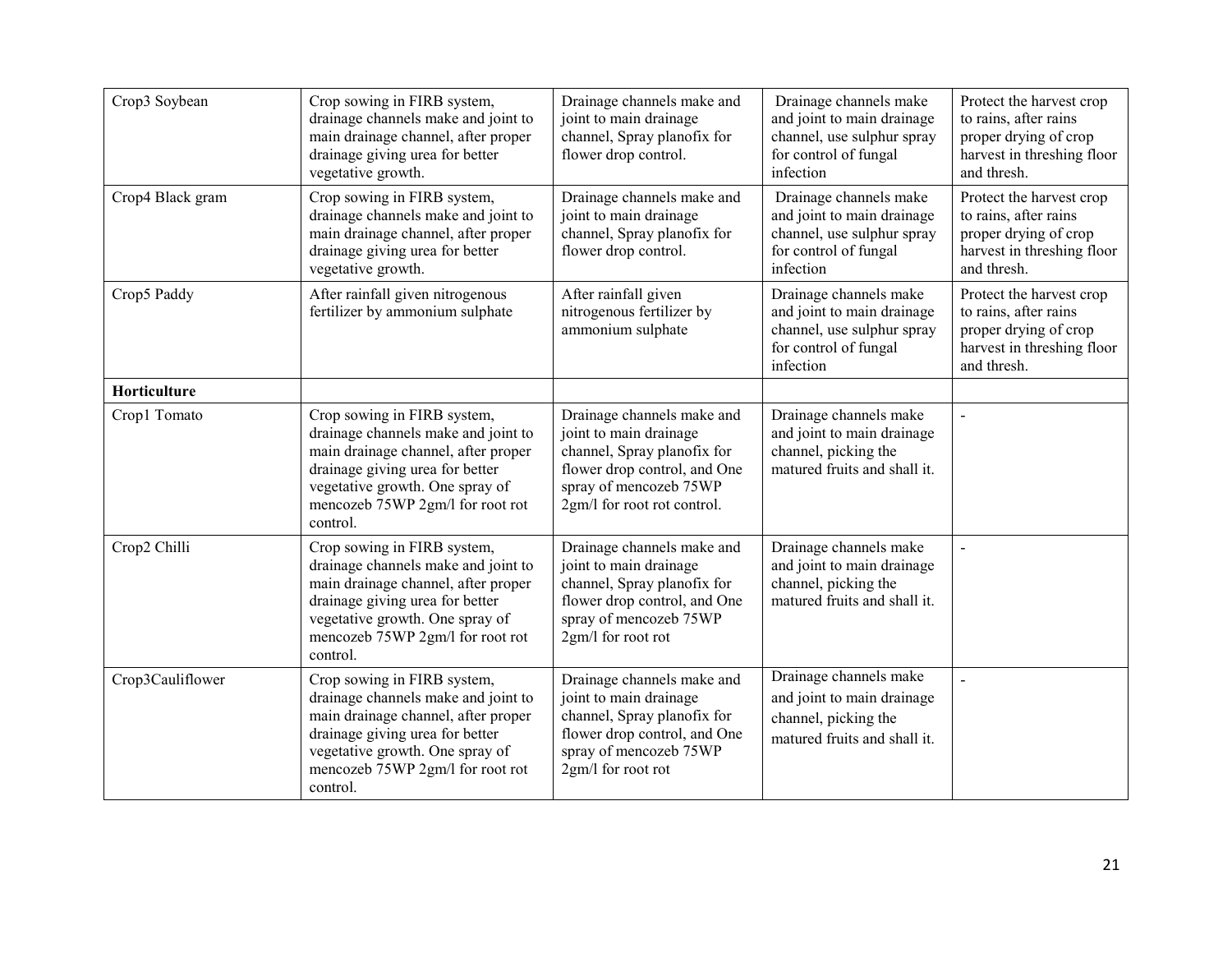| Outbreak of pests and<br>diseases due to unseasonal | Vegetative stage <sup>k</sup>                                                                                   | Flowering stage                                                                                                                  | Crop maturity stage <sup>m</sup>                                                                   | Post harvest <sup>n</sup>                                                                     |
|-----------------------------------------------------|-----------------------------------------------------------------------------------------------------------------|----------------------------------------------------------------------------------------------------------------------------------|----------------------------------------------------------------------------------------------------|-----------------------------------------------------------------------------------------------|
| rains<br>Crop1 Maize                                | Application of proper insecticides to<br>control of sucking pest, stem borer<br>and bihar hairy caterpillar     | Use of fungicides to control<br>stalk rot                                                                                        | Use sulphur spray for<br>control of fungal infection                                               | Proper drying of seed or<br>grains before storage. use<br>EDB ampoules (one<br>ampoule $/q$ ) |
| Crop2 Cotton                                        | Control of sucking pest, stem borer<br>fly, American caterpillar, control of<br>root rot and collar rot disease | Control of pink wall worm,<br>sucking pest etc. and control<br>of flower drop.                                                   | Control of pink wall worm,<br>sucking pest etc. and<br>control of flower drop.                     | Proper storage of crop<br>harvest and timely<br>marketing.                                    |
| Crop3 Soybean                                       | Control of semi looper, blue beetle<br>and girdle beetle                                                        | Control of semi looper, blue<br>beetle, girdle beetle, tobacco<br>caterpillar                                                    | Control of tobacco<br>caterpillar, control of<br>fungal infection use<br>sulphur dust.             | Proper drying of seed or<br>grains before storage.                                            |
| Crop4 Black gram                                    | Control of semi looper, blue beetle                                                                             | Control of semi looper, blue<br>bitle, tobacco caterpillar                                                                       | Pick the mature pods and<br>proper drying it, control<br>the fungal infection use<br>sulphur dust. | Proper drying of seed or<br>grains before storage. use<br>EDB ampoules (one<br>ampoule $/q$ ) |
| Horticulture                                        |                                                                                                                 |                                                                                                                                  |                                                                                                    |                                                                                               |
| Crop1 Tomato                                        | One spray of mencozeb 75WP 2gm/l<br>for root rot control, control of<br>sucking pests and stem borer.           | Control the root rot and early<br>blight, control of sucking pests<br>and stem borer and fruit borer<br>control the flower drop. | Picking the mature fruits<br>and sold. Control the fruit<br>drop. Control the late<br>blight       |                                                                                               |
| Crop2 Chilli                                        | Control the sucking pest, stem borer<br>and root rot and anthracnose disease                                    | Control the sucking pest,<br>caterpillar and root rot and<br>anthracnose disease and<br>flower drop.                             | Control the fungal<br>infection.                                                                   | Proper drying of chilli<br>and store it.                                                      |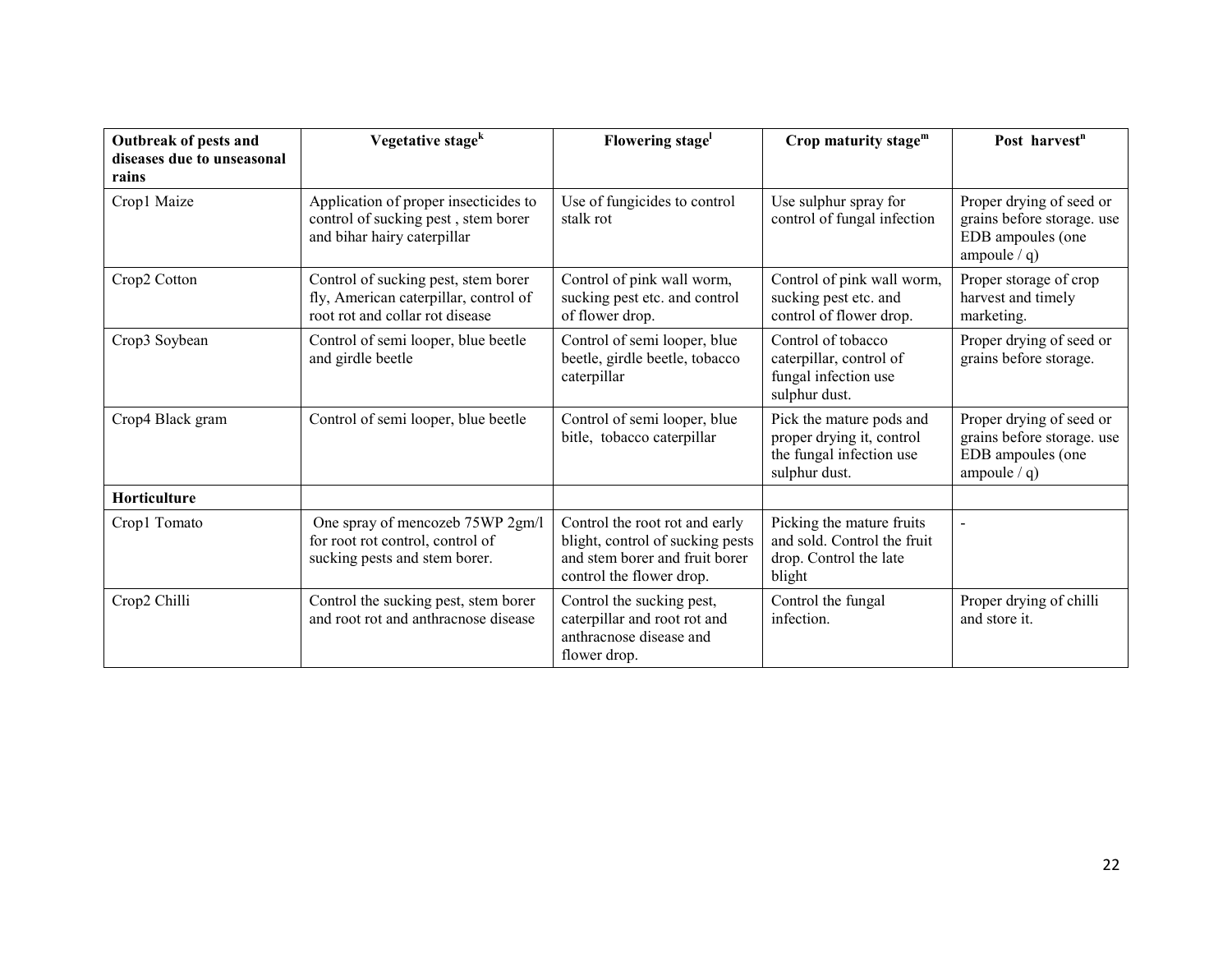#### **2.3 Floods NA**

| <b>Condition</b>                                            | Suggested contingency measure <sup>o</sup> |                         |                           |            |  |  |
|-------------------------------------------------------------|--------------------------------------------|-------------------------|---------------------------|------------|--|--|
| Transient water logging/ partial<br>inundation <sup>1</sup> | Seedling / nursery stage                   | <b>Vegetative stage</b> | <b>Reproductive stage</b> | At harvest |  |  |
| Crop1 (specify) Maize                                       |                                            |                         |                           |            |  |  |
| Crop2                                                       |                                            |                         |                           |            |  |  |
| Crop3                                                       |                                            |                         |                           |            |  |  |
| Crop4                                                       |                                            |                         |                           |            |  |  |
| Crop5                                                       |                                            |                         |                           |            |  |  |
| Horticulture                                                |                                            |                         |                           |            |  |  |
| Crop1 (specify)                                             |                                            |                         |                           |            |  |  |
| Crop2                                                       |                                            |                         |                           |            |  |  |
| Crop3                                                       |                                            |                         |                           |            |  |  |
| Continuous submergence<br>for more than 2 days <sup>2</sup> |                                            |                         |                           |            |  |  |
| Crop1                                                       |                                            |                         |                           |            |  |  |
| Crop2                                                       |                                            |                         |                           |            |  |  |
| Crop3                                                       |                                            |                         |                           |            |  |  |
| Crop4                                                       |                                            |                         |                           |            |  |  |
| Crop5                                                       |                                            |                         |                           |            |  |  |
| Horticulture                                                |                                            |                         |                           |            |  |  |
| Crop1 (specify)                                             |                                            |                         |                           |            |  |  |
| Crop2                                                       |                                            |                         |                           |            |  |  |
| Crop3                                                       |                                            |                         |                           |            |  |  |
| Sea water inundation <sup>3</sup>                           |                                            |                         |                           |            |  |  |
| Crop1                                                       |                                            |                         |                           |            |  |  |
| Crop2                                                       |                                            |                         |                           |            |  |  |
| Crop3                                                       |                                            |                         |                           |            |  |  |
| Crop4                                                       |                                            |                         |                           |            |  |  |
| Crop5                                                       |                                            |                         |                           |            |  |  |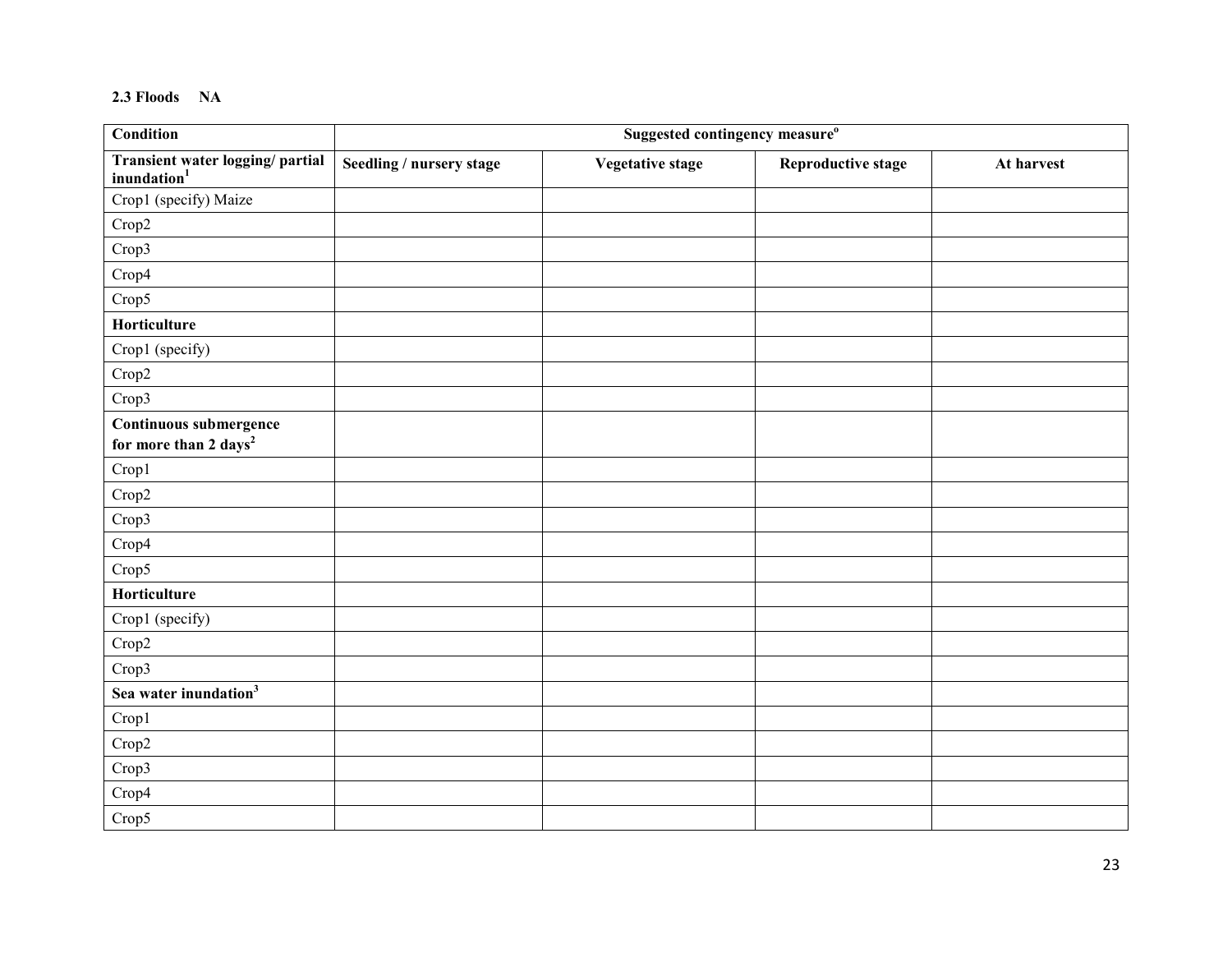#### **2.4 Extreme events: Heat wave / Cold wave/Frost/ Hailstorm /Cyclone NA**

| <b>Extreme event type</b> | Suggested contingency measure <sup>r</sup> |                         |                    |                                      |  |
|---------------------------|--------------------------------------------|-------------------------|--------------------|--------------------------------------|--|
|                           | Seedling / nursery stage                   | <b>Vegetative stage</b> | Reproductive stage | At harvest                           |  |
| Heat Wave <sup>p</sup>    |                                            |                         |                    |                                      |  |
| Wheat                     | <b>NA</b>                                  | <b>NA</b>               | Light irrigation   | Harvest at physiological<br>maturity |  |
| Chickpea                  | NA                                         | NA                      | $-do-$             | $-do-$                               |  |
| Crop3                     |                                            |                         |                    |                                      |  |
| Crop4                     |                                            |                         |                    |                                      |  |
| Crop 5                    |                                            |                         |                    |                                      |  |
| Horticulture              |                                            |                         |                    |                                      |  |
| Crop1 (specify)           |                                            |                         |                    |                                      |  |
| Crop2                     |                                            |                         |                    |                                      |  |
| Crop3                     |                                            |                         |                    |                                      |  |
| Cold wave <sup>q</sup>    |                                            |                         |                    |                                      |  |
| Crop1                     |                                            |                         |                    |                                      |  |
| Crop2                     |                                            |                         |                    |                                      |  |
| Crop3                     |                                            |                         |                    |                                      |  |
| Crop4                     |                                            |                         |                    |                                      |  |
| Crop 5                    |                                            |                         |                    |                                      |  |
| Horticulture              |                                            |                         |                    |                                      |  |
| Crop1 (specify)           |                                            |                         |                    |                                      |  |
| Crop2                     |                                            |                         |                    |                                      |  |
| Crop3                     |                                            |                         |                    |                                      |  |
| Frost                     |                                            |                         |                    |                                      |  |
| Crop1                     |                                            |                         |                    |                                      |  |
| Crop2                     |                                            |                         |                    |                                      |  |
| Crop3                     |                                            |                         |                    |                                      |  |
| Crop4                     |                                            |                         |                    |                                      |  |
| Crop 5                    |                                            |                         |                    |                                      |  |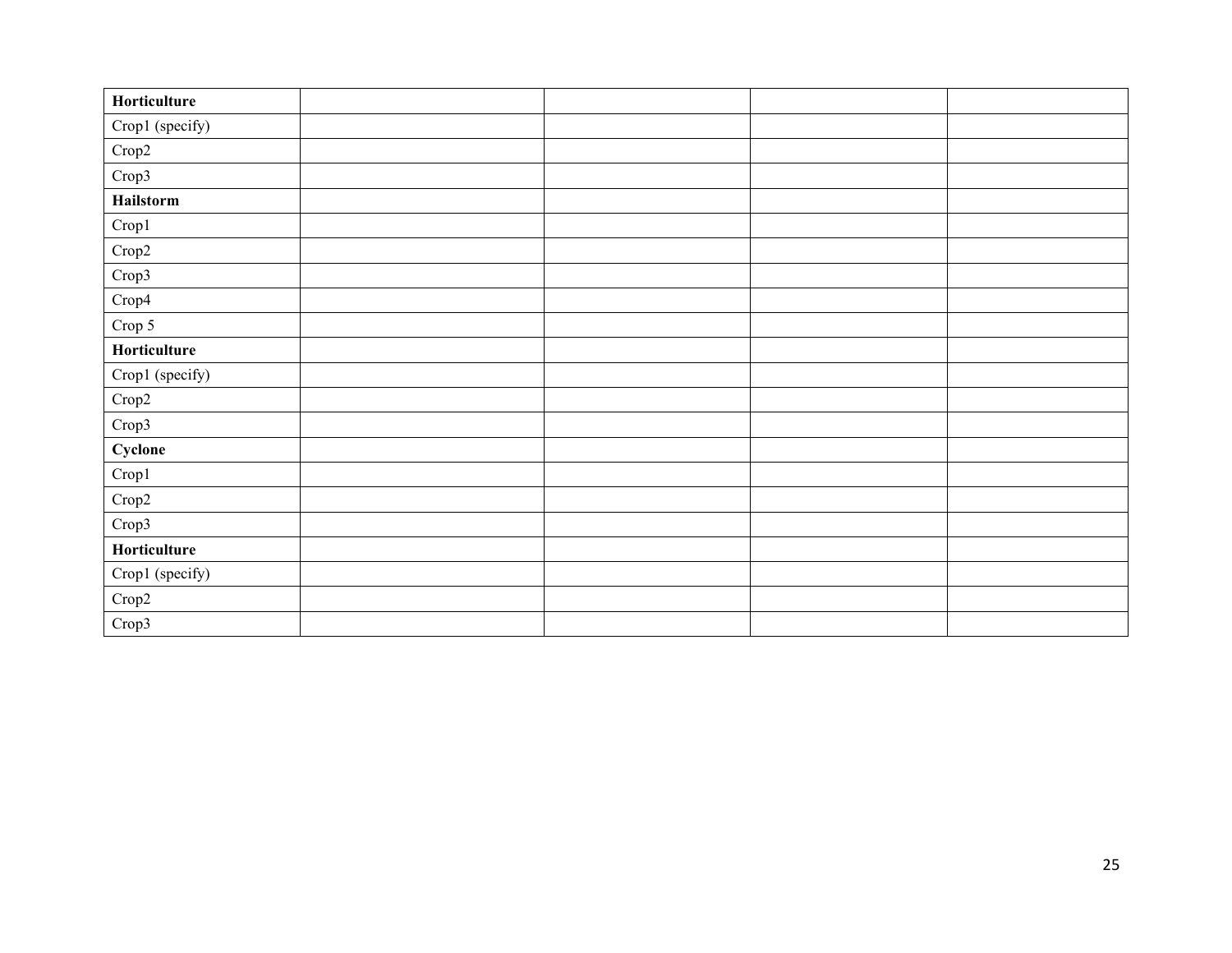#### **2.5Contingent strategies for Livestock, Poultry & Fisheries**

#### **2.5.1 Livestock**

|                                   | <b>Suggested contingency measures</b>                                                                                                                                  |                                                                                                                                                                                                                                                            |                                                            |
|-----------------------------------|------------------------------------------------------------------------------------------------------------------------------------------------------------------------|------------------------------------------------------------------------------------------------------------------------------------------------------------------------------------------------------------------------------------------------------------|------------------------------------------------------------|
|                                   | <b>Before the events</b>                                                                                                                                               | During the event                                                                                                                                                                                                                                           | After the event                                            |
| <b>Drought</b>                    |                                                                                                                                                                        |                                                                                                                                                                                                                                                            |                                                            |
| Feed and fodder availability      | Hay and silage making, storage of<br>locally available roughage                                                                                                        | Use unconventional feeds as a source of roughage, use<br>urea treated roughage, use urea molasses block as a<br>source of nitrogen and energy. Use low quality<br>processed with mild acid and alkali treatment.                                           | Feeding green feed/fodder and<br>conventional feed.        |
| Drinking water                    | Water treated with quick lime                                                                                                                                          | Use sanitized water                                                                                                                                                                                                                                        | Water treated with quick lime                              |
| Health and disease<br>management  | Vaccination & deworming                                                                                                                                                | Mineral mixture feeding, keep animals in favorable<br>environment                                                                                                                                                                                          | Vaccination & deworming                                    |
| <b>Floods</b>                     |                                                                                                                                                                        |                                                                                                                                                                                                                                                            |                                                            |
| Feed and fodder availability      | Hay and silage making,                                                                                                                                                 | Use unconventional feeds; avoid spoiled fodder feeding,<br>use roughages processed with mild acid and alkali.                                                                                                                                              | Feeding green feed/fodder and<br>conventional feed.        |
| Drinking water                    | Water and quick lime                                                                                                                                                   | Use sanitized water                                                                                                                                                                                                                                        | Water and quick lime                                       |
| Health and disease<br>management  | Vaccination & deworming                                                                                                                                                | Vaccination $&$ deworming, avoid food poisoning by<br>spoiled feed, keeping catles in dry and arable place                                                                                                                                                 | Vaccination & deworming, use<br>antidote in poisoning case |
| Cyclone                           |                                                                                                                                                                        |                                                                                                                                                                                                                                                            |                                                            |
| Feed and fodder availability      | Hay and silage making,                                                                                                                                                 | Use unconventional feeds; avoid spoiled fodder feeding,<br>use roughages processed with mild acid and alkali.                                                                                                                                              | Feeding green feed/fodder and<br>conventional feed.        |
| Drinking water                    | Water treated with quick lime                                                                                                                                          | Use sanitized water                                                                                                                                                                                                                                        | Water treated with quick lime                              |
| Health and disease<br>management  | Vaccination & deworming                                                                                                                                                | Vaccination & deworming, avoid food poisoning by<br>spoiled feed, keeping cattles in dry and airable place                                                                                                                                                 | Vaccination & deworming, use<br>antidote in poisoning case |
| Heat wave and cold wave           |                                                                                                                                                                        |                                                                                                                                                                                                                                                            |                                                            |
| Shelter/environment<br>management | House of animal should be N-S<br>direction, availability of plenty<br>water, animal house window<br>should have provision of curtain<br>to maintain cold and heat wave | Provide favorable environment during heat/ cold wave<br>Heat: availability of plunty of cold water to drink. Keep<br>animal on cool places, two times bathing of animals.<br>Cold: availability of full sun rays in animal shed, keep<br>animal body warm. | Keep environment uniformly to<br>recover animals.          |
| Health and disease<br>management  | Availability of antibiotics, B-<br>complex, liver tonic, anti-<br>inflammatory drugs, anti-stress<br>drugs, vaccines etc.                                              | Use suitable drugs depending on condition.                                                                                                                                                                                                                 | Vaccination & deworming,                                   |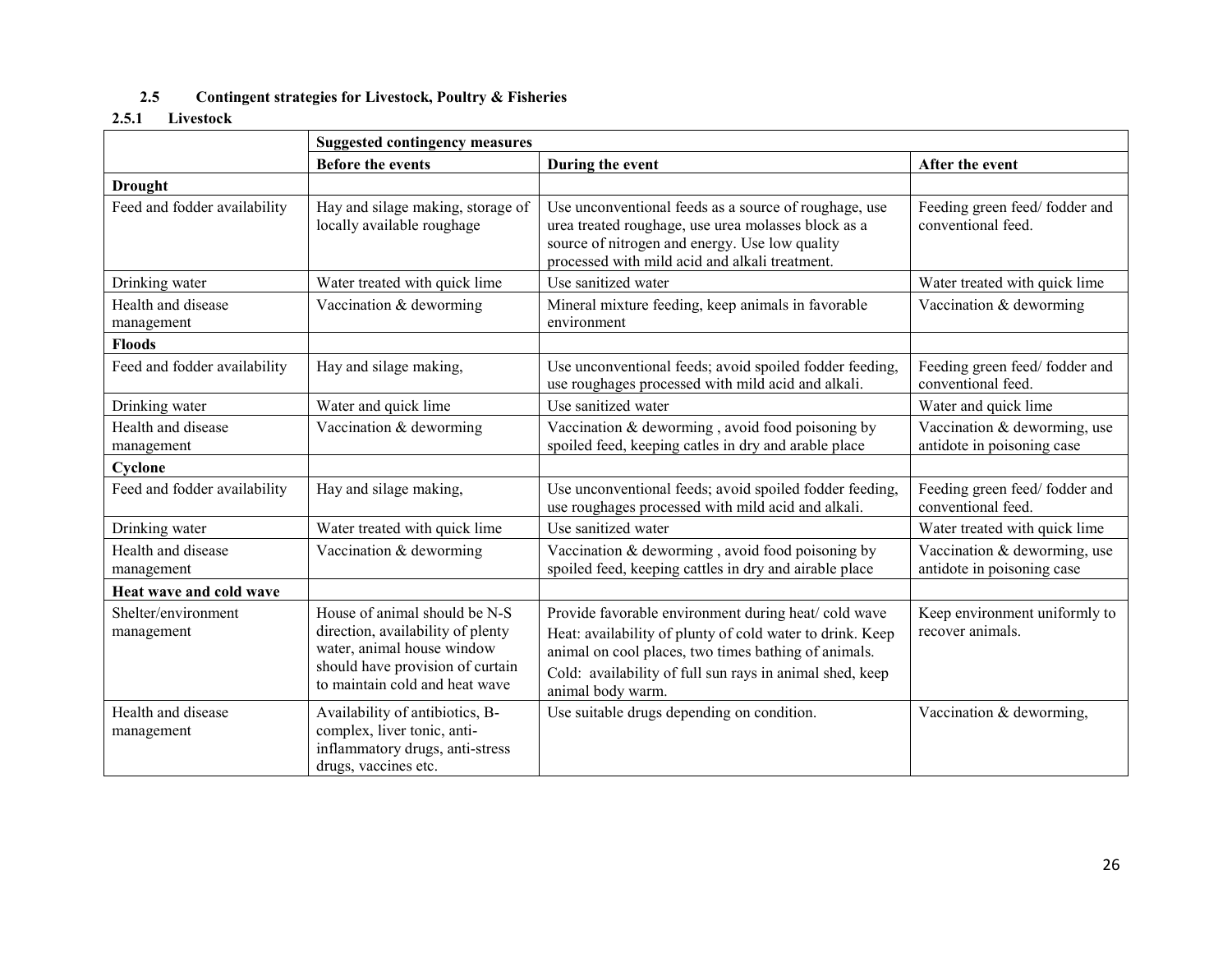#### **2.52 Poultry**

|                                   | <b>Suggested contingency measures</b>                       |                                                                                                                                                                                                                                                                    |                                                                                                     |
|-----------------------------------|-------------------------------------------------------------|--------------------------------------------------------------------------------------------------------------------------------------------------------------------------------------------------------------------------------------------------------------------|-----------------------------------------------------------------------------------------------------|
|                                   | Before the event <sup>a</sup>                               | During the event                                                                                                                                                                                                                                                   | After the event                                                                                     |
| <b>Drought</b>                    |                                                             |                                                                                                                                                                                                                                                                    |                                                                                                     |
| Shortage of feed ingredients      | Storage of local available food<br>grains/feed ingredients  | Mineral mixture feeding, use unconventional feed in<br>feeding of poultry ration, use animal protein source like<br>fish meal, silk worm pupa, blood meal by products of<br>slaughter house etc, ration should be made from<br>locally available feed ingredients. | Feeding high quality balance<br>feed.                                                               |
| Drinking water                    | Fresh drinking water                                        | Sanitized drinking water                                                                                                                                                                                                                                           | Fresh drinking water                                                                                |
| Health and disease management     | Vaccination and deworming                                   | Vaccination and deworming                                                                                                                                                                                                                                          | Vaccination and deworming                                                                           |
| <b>Floods</b>                     |                                                             |                                                                                                                                                                                                                                                                    |                                                                                                     |
| Shortage of feed ingredients      | Storage of local available food<br>grains/feed ingredients, | Feed should be protected by fungus, down the curtain<br>of window                                                                                                                                                                                                  | Feeding high quality balance<br>feed. Open the curtain for proper<br>aeration and drying of litter. |
| Drinking water                    | Fresh drinking water                                        | Sanitized drinking water                                                                                                                                                                                                                                           | Fresh drinking water with quick<br>lime.                                                            |
| Health and disease management     | Vaccination and deworming                                   | Vaccination and deworming, use anti fungal and liver<br>tonic during feeding and drinking.                                                                                                                                                                         | Vaccination and deworming                                                                           |
| Cyclone                           |                                                             |                                                                                                                                                                                                                                                                    |                                                                                                     |
| Shortage of feed ingredients      | Storage of local available food<br>grains/feed ingredients, | Feed should be protected by fungus, down the curtain<br>of window                                                                                                                                                                                                  | Feeding high quality balance<br>feed. Open the curtain for proper<br>aeration and drying of litter. |
| Drinking water                    | Fresh drinking water                                        | Sanitized drinking water                                                                                                                                                                                                                                           | Fresh drinking water                                                                                |
| Health and disease management     | Vaccination and deworming                                   | Vaccination and deworming, use anti fungal and liver<br>tonic during feeding and drinking.                                                                                                                                                                         | Vaccination and deworming                                                                           |
| Heat wave and cold wave           |                                                             |                                                                                                                                                                                                                                                                    |                                                                                                     |
| Shelter/environment<br>management | Storage of local available food<br>grains/feed ingredients, | Down the curtain of window, maintain the temperature<br>of shed, lighting in the shed in cold condition                                                                                                                                                            | Feeding high quality balance<br>feed.                                                               |
| Health and disease management     | Vaccination and deworming                                   | Vaccination and deworming, use anti stress drugs and<br>liver tonic during feeding and drinking.                                                                                                                                                                   | Vaccination and deworming                                                                           |